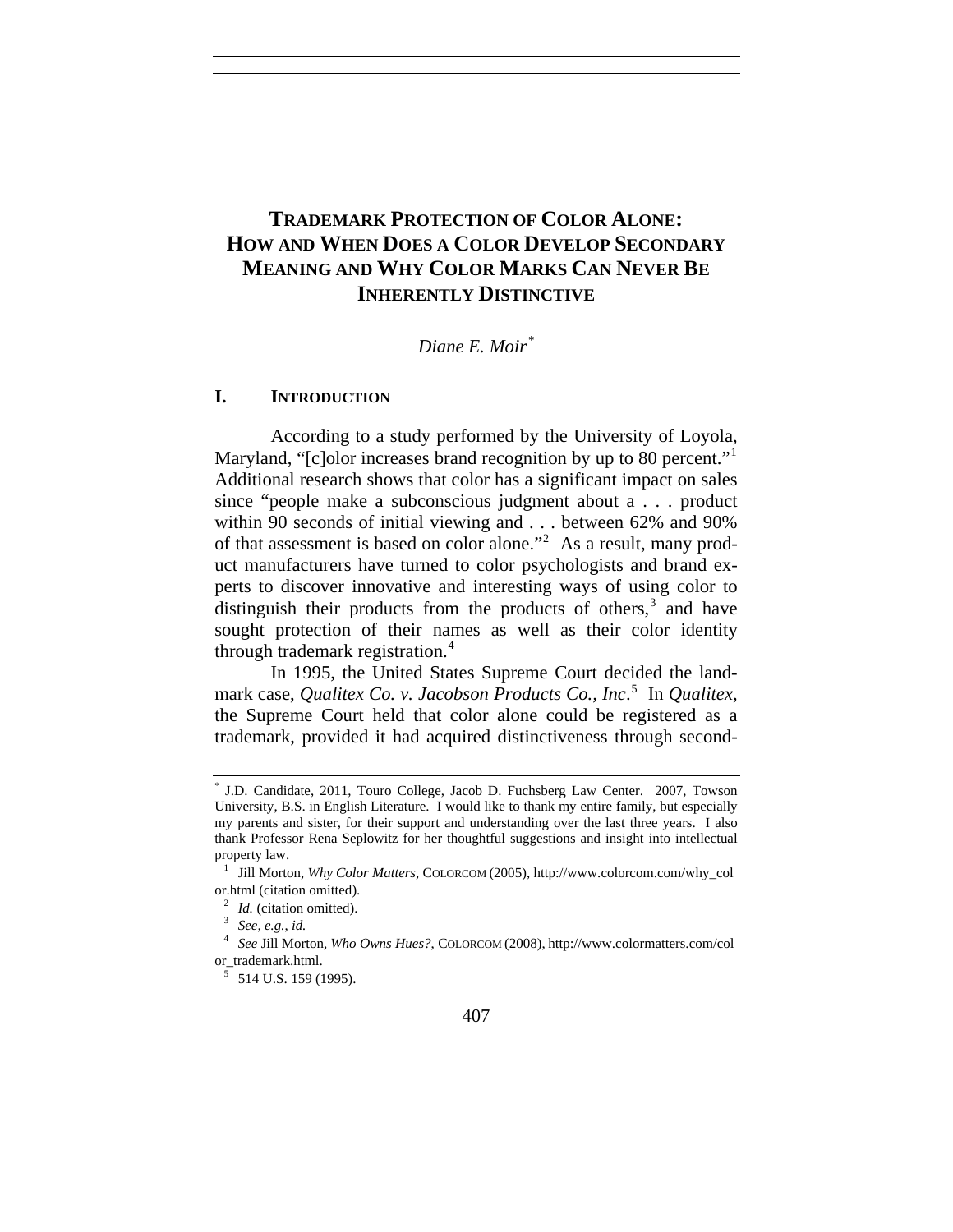ary meaning.<sup>[6](#page-1-0)</sup> Since the Court believed that the Lanham Act did not pose a bar to the registration of color alone, the Court held color could be registered on the principal or supplemental register if it met trademark requirements.[7](#page-1-1)

Although the Court in *Qualitex* did not explicitly state that color alone could never be inherently distinctive, the Court ended all inquiries five years later when it decided *Wal-Mart Stores, Inc. v.*  Samara Brothers, Inc.<sup>[8](#page-1-2)</sup> In *Wal-Mart*, the Court explicitly stated "that no [color] mark can ever be inherently distinctive," but it may be protected as a trademark provided the color acquired a secondary mean- $ing.<sup>9</sup>$  $ing.<sup>9</sup>$  $ing.<sup>9</sup>$ 

In *Qualitex* and *Wal-Mart*, the issue the Court did not decide, and the issue that the federal courts and the Trademark Trial and Appeal Board ("TTAB") have tried to develop, is by what means, and at what point, color marks attain secondary meaning for trademark pur-poses.<sup>[10](#page-1-4)</sup> Since color is considered a nontraditional trademark,<sup>[11](#page-1-5)</sup> fed-eral courts and the TTAB face a "fact-sensitive inquiry"<sup>[12](#page-1-6)</sup> as to whether a single color, or combination of colors, is capable of, and does in fact serve as a sufficient indicator of product source.<sup>[13](#page-1-7)</sup>

This Comment explores the current state of color trademark registration by examining federal statutes, court cases, and the federal trademark examining procedure. Part II discusses the history and background of federal trademark protection, the importance of the

<span id="page-1-3"></span>

<span id="page-1-2"></span><span id="page-1-1"></span><span id="page-1-0"></span><sup>&</sup>lt;sup>6</sup> *Id.* at 163.<br>
<sup>7</sup> *Id.* at 162.<br>
<sup>8</sup> 529 U.S. 205, 212 (2000).<br>
<sup>9</sup> *Id.* at 211-12.<br>
<sup>10</sup> *See, e.g.*, White Consol. Indus., Inc, v. Royal Appliance Mfg. Co., No. 74/156,648, 2000 WL 713972, at \*6 (T.T.A.B. May 31, 2000).<br><sup>11</sup> MALLA POLLACK, CORPORATE COUNSEL'S GUIDE TO TRADEMARK LAW § 4:14 (2009).<br><sup>12</sup> Major League Baseball Props., Inc. v. Salvino, Inc., 420 F. Supp. 2d 212, 222

<span id="page-1-6"></span><span id="page-1-5"></span><span id="page-1-4"></span><sup>(</sup>S.D.N.Y. 2005).

<span id="page-1-7"></span> $13$  The TTAB "hears and decides adversary proceedings involving: oppositions to the registration of trademarks[,] petitions to cancel trademark registrations[,] proceedings involving applications for concurrent use registrations of trademarks." *Trademark Trial and Appeal Board*, UNITED STATES PATENT AND TRADEMARK OFFICE, http://www.uspto.gov/about/office s/ogc/ttab.jsp (last visited Dec. 2, 2009). Additionally, an applicant who has been denied federal registration by "the trademark examining attorney[]" will take his appeal to the TTAB. *Id.* Once a proceeding has been held and decided by the TTAB, "TTAB decisions can be appealed to a United States District Court or directly to the United States Court of Appeals for the Federal [C]ircuit." Interview by Damien Allen with Brian Hall, Attorney, Traverse Legal PLC (Sept. 14, 2009), *available at* http://ttab-trademark.com/traverse-legalradio-brian-hall-discusses-trademark-opposition-cancellation-and-the-ttab/2009/09/.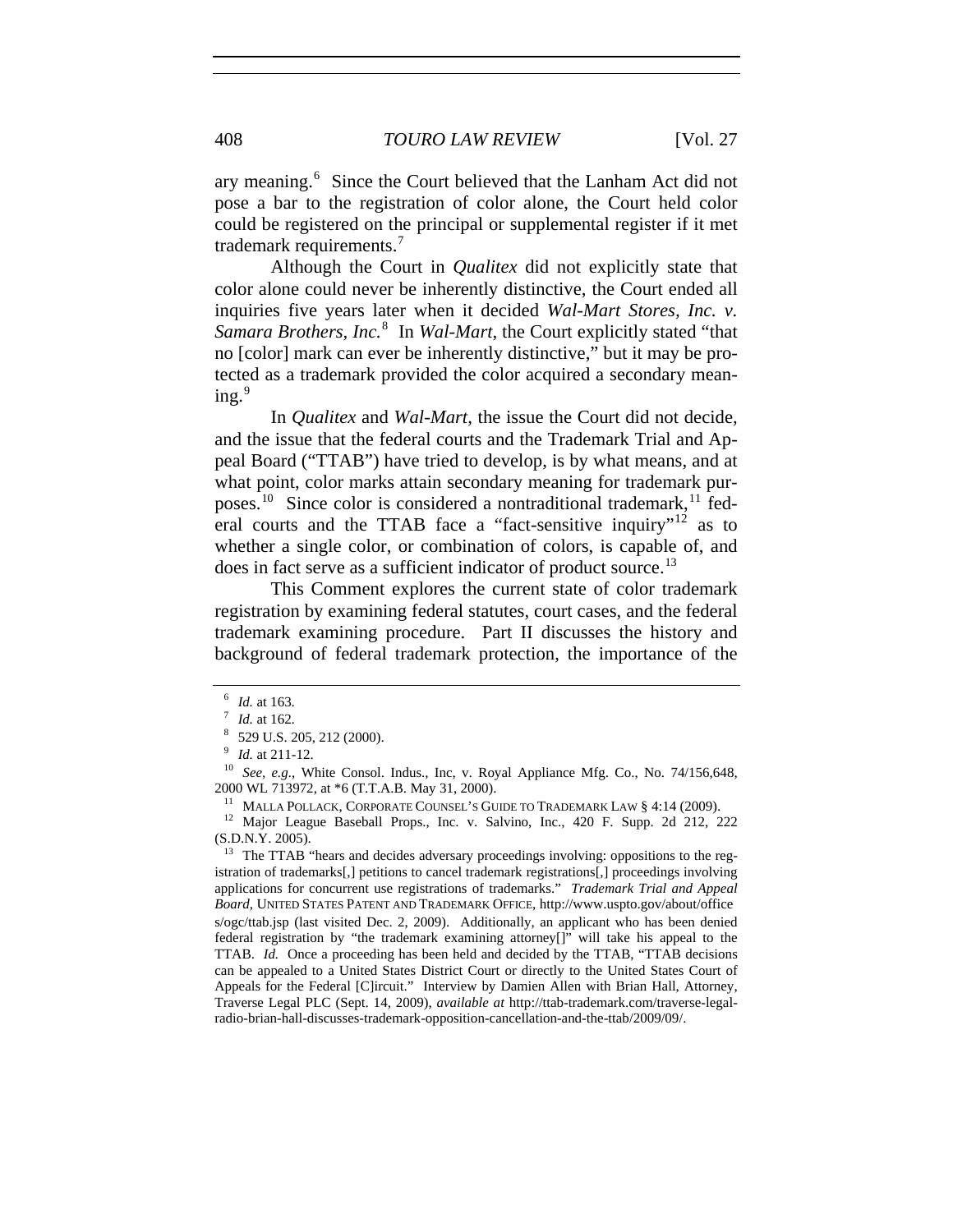Lanham Act, and the major policy reasons for federal trademark protection. Part III examines the *Qualitex* decision and its impact on the registration of color marks. Part IV discusses the requirements which must be satisfied for trademark protection. Additionally, this section clarifies the differences between inherently distinctive marks and those marks which will be afforded protection only upon showing "acquired distinctiveness," also known as secondary meaning. This part will explore instances in which functionality has provided a bar to trademark registration. Part V examines the present state of color trademark law. Part VI concludes with suggestions for the producers that seek to register one or more colors.

## **II. HISTORY AND BACKGROUND OF FEDERAL PROTECTION FOR TRADEMARKS**

## **A. Lanham Act**

The laws governing trademark protection have undergone several revisions over the years.<sup>[14](#page-2-0)</sup> Under the Trademark Act of 1905, federal trademark registration required that "marks . . . be arbitrary or fanciful; words or symbols that merely described the product were not allowed."<sup>[15](#page-2-1)</sup> However, during 1946, the federal government enacted a number of federal statutes, collectively referred to as the Lanham (Trademark) Act, stating that "[t]rademarks were no longer restricted to arbitrary or fanciful words or symbols, but could consist of 'any word, name, symbol, or device, or any combination thereof.'  $, 16$  $, 16$ 

While "the Lanham Act . . . imposes a few other miscellaneous restrictions on the types of subject matter eligible for trademark registration," registration always requires that an applicant prove the mark is distinctive.<sup>[17](#page-2-3)</sup> This requirement may be satisfied by showing

<span id="page-2-0"></span><sup>14</sup> Lanham Act (Trademark Act of 1946), 15 U.S.C.A. §§ 1051-1141 (West 2010). *See also* Margaret A. Boulware, *Emerging Protection for Non-Traditional Trademarks: Product Packaging and Design*, RECENT TRENDS IN TRADEMARK PROTECTION: LEADING LAWYERS ON ANALYZING RECENT DECISIONS AND ADAPTING TO EVOLUTIONS IN TRADEMARK LAW (2009), *available at* 2009 WL 3358962, at  $*2$  (citation omitted).<br><sup>15</sup> Boulware, *supra* note 14, at  $*2$  (citation omitted).<br><sup>16</sup> *Id.* (citing 15 U.S.C.A. § 1127 (West 2006)).<br><sup>17</sup> *See* 2 JAY DRATLER, JR. & STEPHEN M. MCJOHN

<span id="page-2-3"></span><span id="page-2-2"></span><span id="page-2-1"></span>COMMERCIAL CREATIVE AND INDUSTRIAL PROPERTY § 9.02 (2009).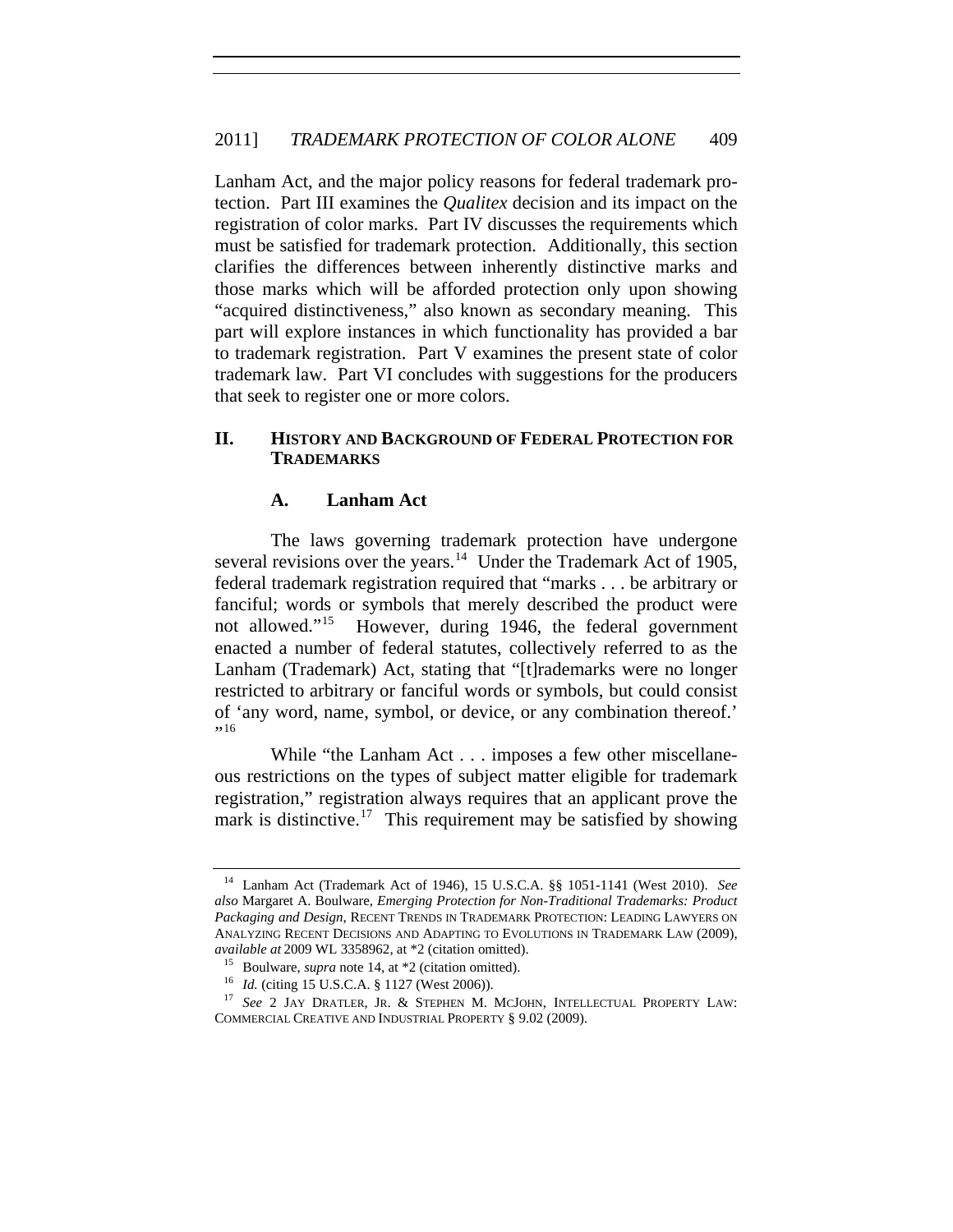the mark (1) is either inherently distinctive, or has acquired distinctiveness through secondary meaning and  $(2)$  is not functional.<sup>[18](#page-3-0)</sup>

Depending on a mark's eligibility for trademark registration, an owner of a mark may seek federal protection under either the prin-cipal or supplemental register.<sup>[19](#page-3-1)</sup> Before deciding which register to employ, a color trademark applicant should understand what each register offers. The differences between the principal and supplemental register, including the advantages and disadvantages of each, are discussed below.

Marks which satisfy the requirements set forth in the Lanham Act—those which "have been 'used in commerce' . . . . [and] 'affixed' to the goods"—may apply for registration on the principal reg-ister.<sup>[20](#page-3-2)</sup> Among the most important of the benefits afforded trademarks registered on the principal register is automatic "[f]ederal jurisdiction for [any allegations of trademark] infringement."[21](#page-3-3) Additionally, "registration . . . upon the principal register . . . [is] prima facie evidence of the validity of the registered mark . . . and of the owner's exclusive right to use the registered mark."<sup>[22](#page-3-4)</sup> Finally, "[r]egistration of a mark on the principal register . . . [gives the world] constructive notice of the registrant's claim of ownership."<sup>[23](#page-3-5)</sup>

Marks which do not meet the requirements set forth for registration on the principal register may benefit from registration on the supplemental register, so long as the mark is "capable of distinguishing [the] applicant's goods" from the goods of others. $24$  While distinctiveness is a pre-requisite for registration on the principal register, $^{25}$  $^{25}$  $^{25}$  the supplemental register is less insistent about the mark's level of distinctiveness.[26](#page-3-8) Therefore, it appropriately follows that owners of marks registered under the supplemental register do not receive the same advantages afforded to owners of marks registered under the

 $\frac{18}{19}$  *See id.* 

<span id="page-3-1"></span><span id="page-3-0"></span>See 3 J. THOMAS MCCARTHY, MCCARTHY ON TRADEMARKS AND UNFAIR COMPETITION § 19:36 (4th ed. 2010).

<span id="page-3-4"></span><span id="page-3-3"></span><span id="page-3-2"></span><sup>&</sup>lt;sup>20</sup> *Id.* § 19:10 (indicating that principal registration receives the strongest federal trademark protection).

<sup>21</sup> *Id.* § 19:9.<br>
<sup>22</sup> 15 U.S.C.A. § 1057(b) (West 2010).<br>
<sup>23</sup> *Id.* § 1072.<br>
<sup>25</sup> Boulware, *supra* note 14, at \*8.<br>
<sup>26</sup> *Id* 

<span id="page-3-5"></span>

<span id="page-3-8"></span><span id="page-3-7"></span><span id="page-3-6"></span>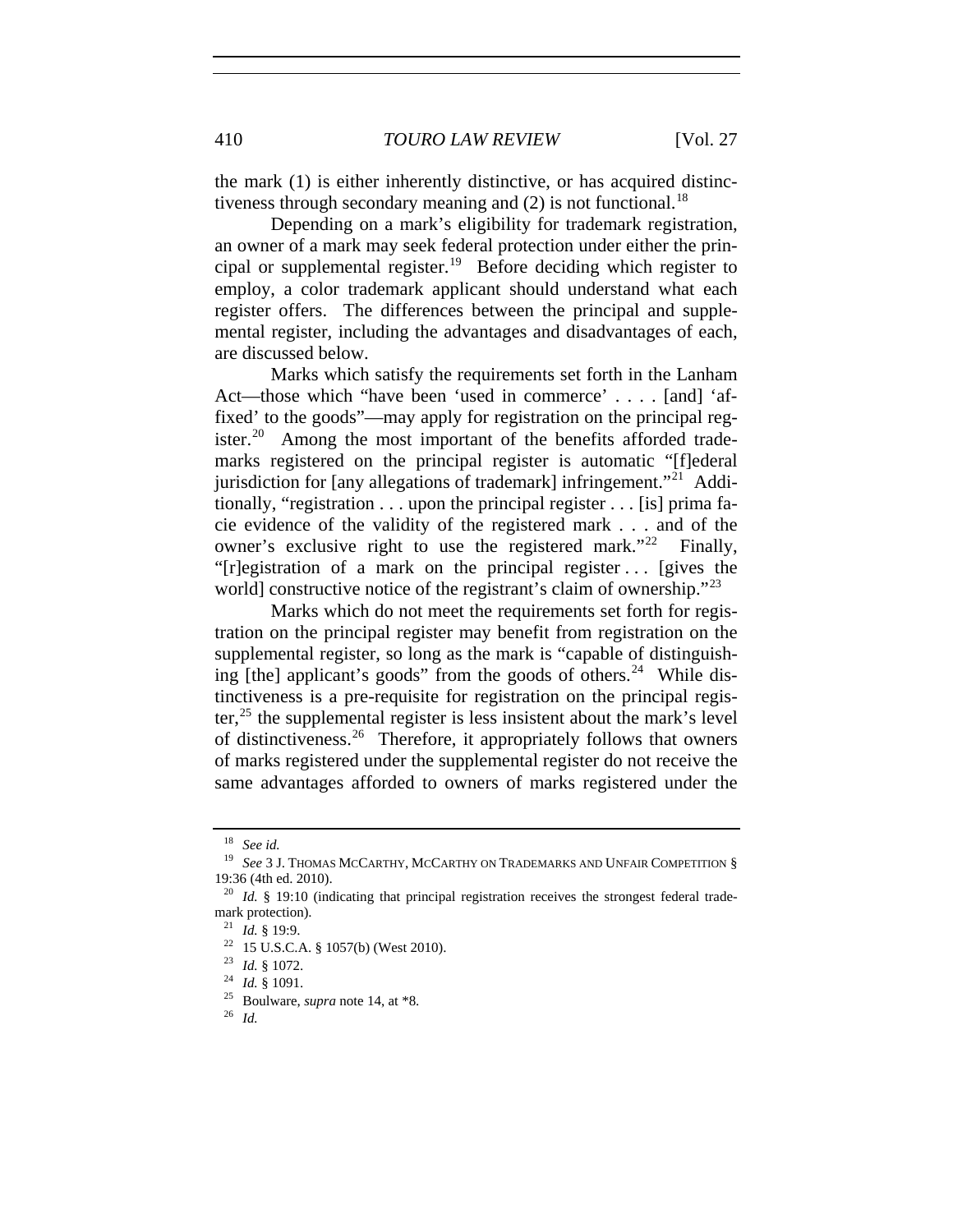principal register.<sup>[27](#page-4-0)</sup>

#### **B. Policy Reasons for Trademark Protection**

Unlike copyrights and patents, trademarks are not constitu-tionally protected.<sup>[28](#page-4-1)</sup> "A trade[]mark is [just] a merchandising shortcut which induces a purchaser to select what he wants, or what he has been led to believe he wants."<sup>[29](#page-4-2)</sup> In other words, the basic idea of trademark law is to help consumers make a decision between similar products.

There are many reasons for trademark protection. The primary purpose of trademark law is to "provide[] national protection of trademarks in order . . . to protect the ability of consumers to distinguish among competing producers."[30](#page-4-3) Since the public can become confused when producers of similar goods use similar trademarks, trademark law seeks to "prevent[] undesirable confusion."<sup>[31](#page-4-4)</sup> "[B]y preventing others from copying a source-identifying mark, [trademark law] 'reduce[s] the customer's costs of shopping and [helps] customers] mak[e] purchasing decisions.' "<sup>[32](#page-4-5)</sup> Furthermore, trademark law "quickly and easily assures a potential customer that *this* item—the item with this mark—is made by the same producer as other similarly marked items that he or she liked  $\dots$  in the past."<sup>[33](#page-4-6)</sup>

A second purpose of trademark protection is to "encourage[] ... competition through accurate labeling."<sup>[34](#page-4-7)</sup> In this way, "the law helps assure a producer that it . . . will reap the financial, reputation-related rewards associated with a desirable product."<sup>[35](#page-4-8)</sup> As a result, the law encourages producers to make quality goods, while discouraging competitors from "sell[ing] inferior products by capitalizing on a consumer's inability [to] quickly . . . evaluate the quality of an

<span id="page-4-0"></span>

<sup>&</sup>lt;sup>27</sup> 15 U.S.C.A. § 1094 (West 2010).<br><sup>28</sup> 2 DRATLER & MCJOHN, *supra* note 17, § 9.02[1].<br><sup>29</sup> Mishawaka Rubber & Woolen Mfg. Co. v. S. S. Kresge Co., 316 U.S. 203, 205 (1942).<br><sup>30</sup> Park 'N Fly, Inc. v. Dollar Park & Fly,

<span id="page-4-6"></span><span id="page-4-5"></span><span id="page-4-4"></span><span id="page-4-3"></span><span id="page-4-2"></span><span id="page-4-1"></span>ted).

<sup>&</sup>lt;sup>31</sup> 2 DRATLER & MCJOHN, *supra* note 17, § 9.02[1].<br><sup>32</sup> *Qualitex*, 514 U.S. at 163-64 (citation omitted).<br><sup>33</sup> *Id.* at 164.<br><sup>34</sup> 2 DRATLER & MCJOHN, *supra* note 17, § 9.02[1].<br><sup>35</sup> *Qualitex*, 514 U.S. at 164.

<span id="page-4-7"></span>

<span id="page-4-8"></span>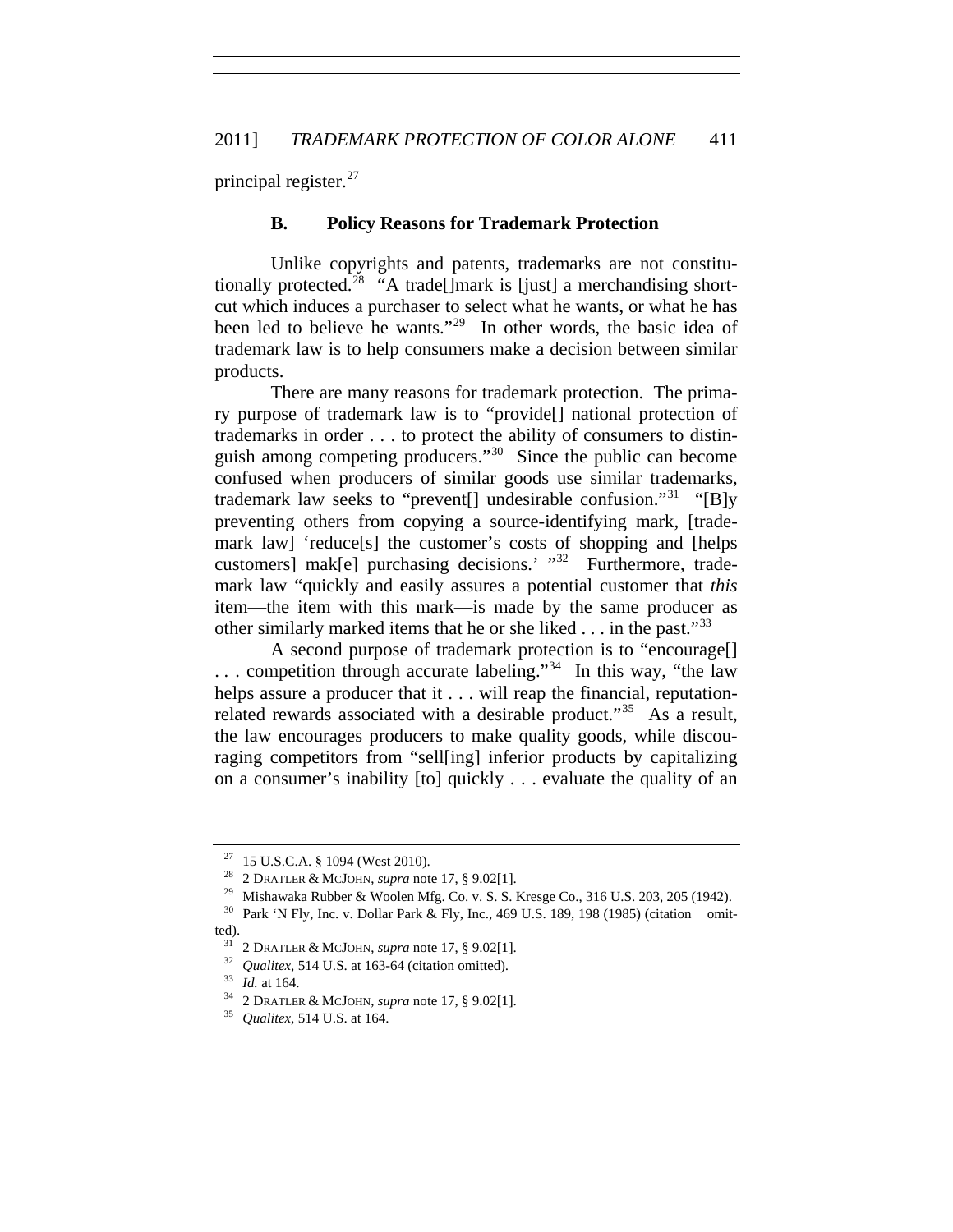item" he or she is thinking about purchasing.[36](#page-5-0)

Finally, the purpose of trademark law is to "provide[] national protection of trademarks in order to secure to the owner of the mark the goodwill of his [or her] business  $\ldots$  ."<sup>[37](#page-5-1)</sup> Since many makers of goods invest their time and energy into generating effective "advertising, promotion, quality, service, innovation, and customer satisfaction, their resulting good will becomes associated in the public's mind with their trademarks."<sup>[38](#page-5-2)</sup> Therefore, "[t]rademark law protects this good will, and the investment and effort that lie behind it, from" unauthorized use by competing producers.<sup>[39](#page-5-3)</sup>

#### **III. THE EMERGENCE OF COLOR MARKS**

Before 1995, the Federal Circuit and the Ninth Circuit were split on the issue of whether color alone could be protected under federal trademark law.[40](#page-5-4) In 1995, the United States Supreme Court laid to rest any doubts concerning "whether the ... Lanham Act ... permits the registration of a trademark that consists, purely and simply, of . . . color."[41](#page-5-5) The Court held that "sometimes, a color will meet ordinary legal trademark requirements[;] . . . when it does so, no special legal rule prevents color alone from serving as a trademark."[42](#page-5-6)

The facts of *Qualitex* are simple and straightforward. Qualitex was a manufacturer and seller of green-gold colored dry cleaning pads, which it manufactured in that color since the 1950s.<sup>[43](#page-5-7)</sup> Qualitex sold its pads "to distributors who then [sold the pads] to . . . dry cleaning" businesses for use on their presses.<sup>[44](#page-5-8)</sup> During 1989, Jacobson, a rival of Qualitex, began selling its own green-gold colored press pads to those same distributors.<sup> $45$ </sup> Qualitex then registered the green-gold color as a trademark with the Patent and Trademark Of-

<span id="page-5-0"></span><sup>36</sup> *Id.* (citation omitted). 37 *Park 'N Fly*, 469 U.S. at 198. 38 2 DRATLER & MCJOHN, *supra* note 17, § 9.02[1]. 39 *Id.*

<span id="page-5-5"></span><span id="page-5-4"></span><span id="page-5-3"></span><span id="page-5-2"></span><span id="page-5-1"></span><sup>40</sup> Michael B. Landau, *Trademark Protection for Color Per Se After* Qualitex Co. v. Jacobson Products Co.: Another Grey Area in the Law, 2 UCLA ENT. L. REV. 1, 5 (1995).<br>
<sup>41</sup> *Qualitex*, 514 U.S. at 160-61.<br>
<sup>42</sup> *Id.* at 161.<br>
<sup>43</sup> *Qualitex Co. v. Jacobson Prods. Co., No. CV 90-1183 HLH(JRX), 1991 WL 31* 

<span id="page-5-9"></span><span id="page-5-8"></span><span id="page-5-7"></span><span id="page-5-6"></span><sup>\*1 (</sup>C.D. Cal. Sept. 3, 1991).

<sup>44</sup> *Id.* at \*3. 45 *Id.*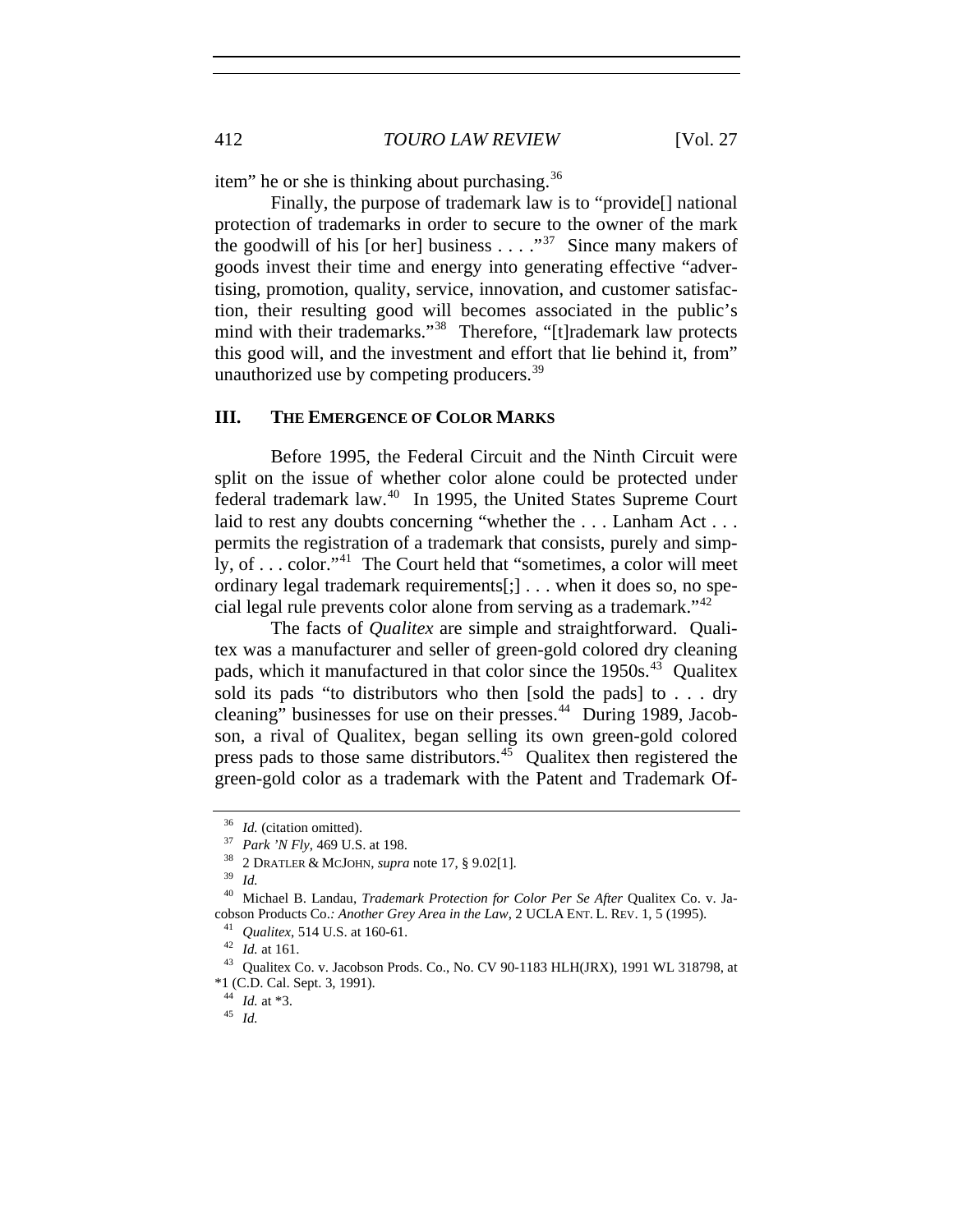fice in 1991, and sued Jacobson for unfair competition and trademark infringement. $46$ 

Qualitex, and it had not registered the color mark first.<sup>50</sup> Since "Qualitex began manufacturing and selling its SUN GLOW® press pad[s] in . . . 1957," and Jacobson began to sell its similar looking "Magic Glow" pads in 1989, $47$  Jacobson was a junior user.<sup>[48](#page-6-2)</sup> Even though some junior users may be able to use a senior (first) user's trademark, $49$  here, Jacobson was not afforded that benefit since it was using the mark in the same geographic territory as

Qualitex won in district court, but lost on appeal.<sup>[51](#page-6-4)</sup> The United States Supreme Court reversed the circuit court's decision and found that "[t]he green-gold color acts as a symbol[,] [h]aving developed secondary meaning [since] customers identified the green-gold color as Qualitex's[], . . . . [a]nd, the green-gold color serves no other function."[52](#page-6-5) Jacobson argued that various court precedents supported its position, that there was a potential for shade confusion and color depletion, and that color alone does not need trademark protection because it is already protected as a type of trade dress.<sup>[53](#page-6-6)</sup> However, the Court explicitly rejected all of Jacobson's arguments against the protection and registration of color alone as a trademark.<sup>[54](#page-6-7)</sup>

<span id="page-6-2"></span><span id="page-6-1"></span><span id="page-6-0"></span><sup>&</sup>lt;sup>46</sup> *Qualitex*, 514 U.S. at 161.<br><sup>47</sup> *Qualitex*, 1991 WL 318798, at \*1, \*3.<br><sup>48</sup> *See* 5 J. Thomas McCarthy, McCarthy on Trademarks and Unfair Competition § 26:1 (4th ed. 2010) (citation omitted). A junior user can be described as "[a] person other than the first person to use a trademark." BLACK'S LAW DICTIONARY 925 (9th ed. 2009). "A junior user may be permitted to continue using a mark in areas where the senior user's mark is not used, if the junior user did not know about the other user, and was the first user to register the mark." *Id.*

<span id="page-6-3"></span><sup>49</sup> *See e.g.*, 5 MCCARTHY, *supra* note 48, § 26:1. A senior user can be described as "[t]he first person to use a mark . . . [t]hat person is usually found to be the mark's owner." BLACK's LAW DICTIONARY, *supra* note 48, at 1484.<br>
<sup>50</sup> *Qualitex*, 1991 WL 318798, at \*1, \*3.<br>
<sup>51</sup> *Qualitex*, 514 U.S. at 161.<br>
<sup>52</sup> *Id.* at 166.<br>
<sup>53</sup> *Id.* at 166-68, 170-71, 173. Trade dress " 'involves the total i

<span id="page-6-6"></span><span id="page-6-5"></span><span id="page-6-4"></span>may include features such as size, shape, color, or color combinations, texture, graphics, or even particular sales techniques.' " Two Pesos, Inc. v. Taco Cabana, Inc., 505 U.S. 763, 765 n.1 (1992) (quoting John H. Harland Co. v. Clarke Checks, Inc., 711 F.2d 966, 980 (11th Cir. 1983)). *See also* BLACK'S LAW DICTIONARY, *supra* note 48, at 1630 (stating that trade dress can be described as "[t]he overall appearance and image in the marketplace of a product or a commercial enterprise . . . . If a trade dress is distinctive and nonfunctional, it may be protected under trademark law.")

<span id="page-6-7"></span><sup>54</sup> *Qualitex*, 514 U.S. at 166-67.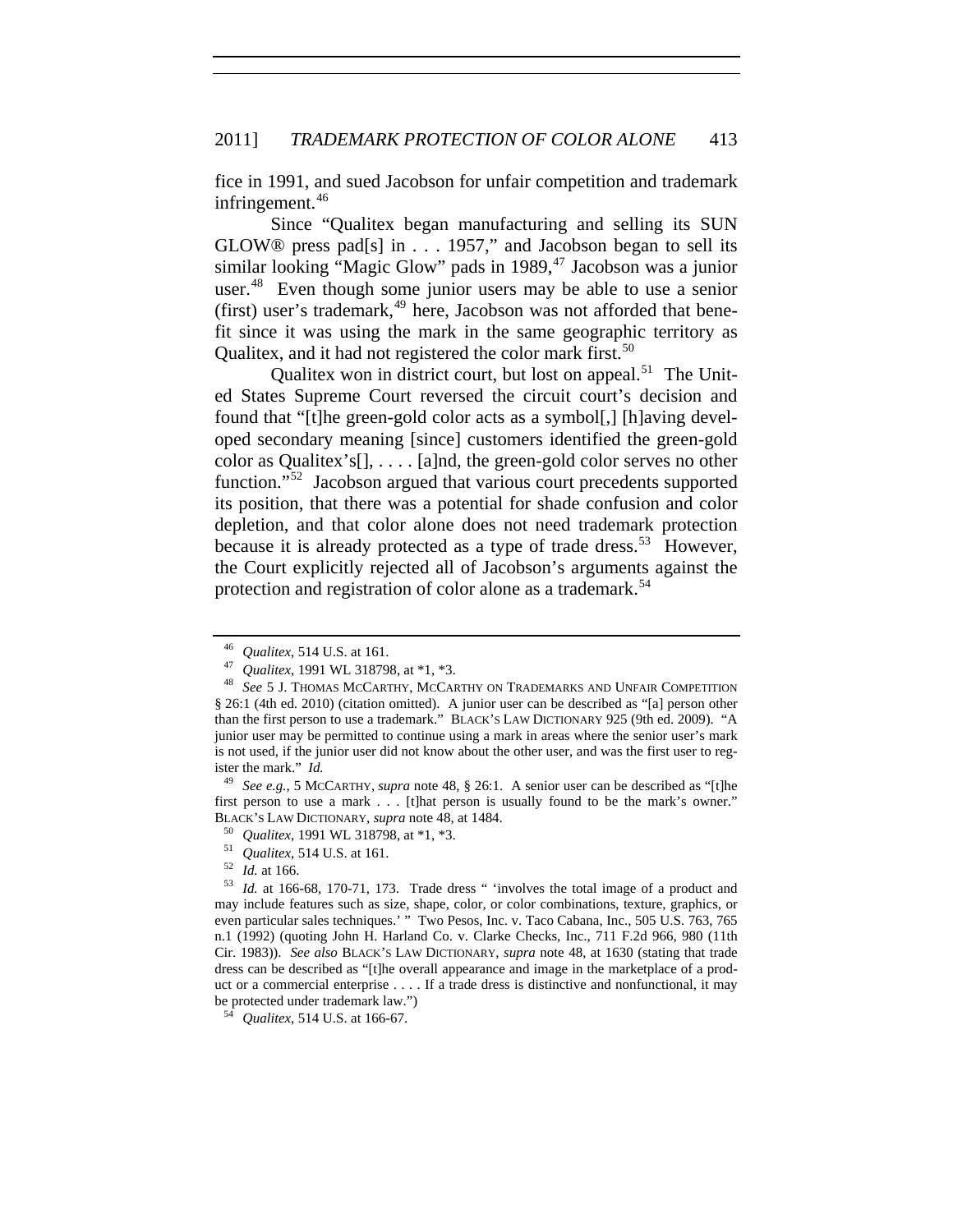In reaching its conclusion, the Court stated that "[t]he Lanham Act gives a seller . . . the exclusive right to 'register' a trademark, [under] 15 U.S.C. § 1052 . . . and to prevent his or her competitors from using that trademark . . . . "<sup>[55](#page-7-0)</sup> Resting on "[b]oth the language of the Act and the basic underlying principles of trademark law, . . . [the Court decided that color fell] within the universe of things that can qualify as a trademark."[56](#page-7-1) Since the Court believed that the language of the Lanham Act was extremely broad, and since a person "might use . . . anything . . . that is capable of carrying meaning [to represent his mark], this language  $\dots$  [was] not restrictive."<sup>[57](#page-7-2)</sup>

Further, the Court found that color may fit within the meaning of 'symbol' or 'device,' as defined in the Lanham Act.<sup>[58](#page-7-3)</sup> Therefore, the Court stated that color can satisfy the statutory trademark requirement "that a person 'us[e]' or 'inten[d] to use' the mark 'to identify and distinguish his or her goods . . . from those manufactured or sold by others and to indicate the source of the goods, even if that source is unknown.'"<sup>[59](#page-7-4)</sup>

By stating that "a product's color is unlike [those marks which are] 'fanciful,' 'arbitrary,' or 'suggestive,' " the Court essentially stated that color is capable of trademark recognition, but only as a descriptive mark. $60$  The Court supported its theory by stating that "over time, customers may come to treat a particular color on a product or its packaging  $\ldots$  as signifying a brand."<sup>[61](#page-7-6)</sup> Accordingly, the Court went on to claim "that color would have come to identify and distinguish the goods—*i.e.*, 'to indicate' their 'source'—much in the way that descriptive words on a product . . . can come to indicate a product's origin."[62](#page-7-7) Essentially, the Court categorized color as a descriptive mark, and impliedly stated that when a color has achieved a secondary meaning, it "cannot find in the basic objectives of trademark law any obvious theoretical objection to the use of color alone as a trademark."[63](#page-7-8)

<span id="page-7-0"></span><sup>55</sup> *Id.* at 162. 56 *Id.*

<span id="page-7-2"></span><span id="page-7-1"></span><sup>57</sup> *Id.*

<span id="page-7-3"></span><sup>58</sup> *See id.*

<span id="page-7-5"></span><span id="page-7-4"></span><sup>59</sup> *Qualitex*, 514 U.S. at 162 (quoting 15 U.S.C.A. § 1127). 60 *Id.* at 162-63. 61 *Id.* at 163. 62 *Id.*<sup>63</sup> *Id*.

<span id="page-7-7"></span><span id="page-7-6"></span>

<span id="page-7-8"></span>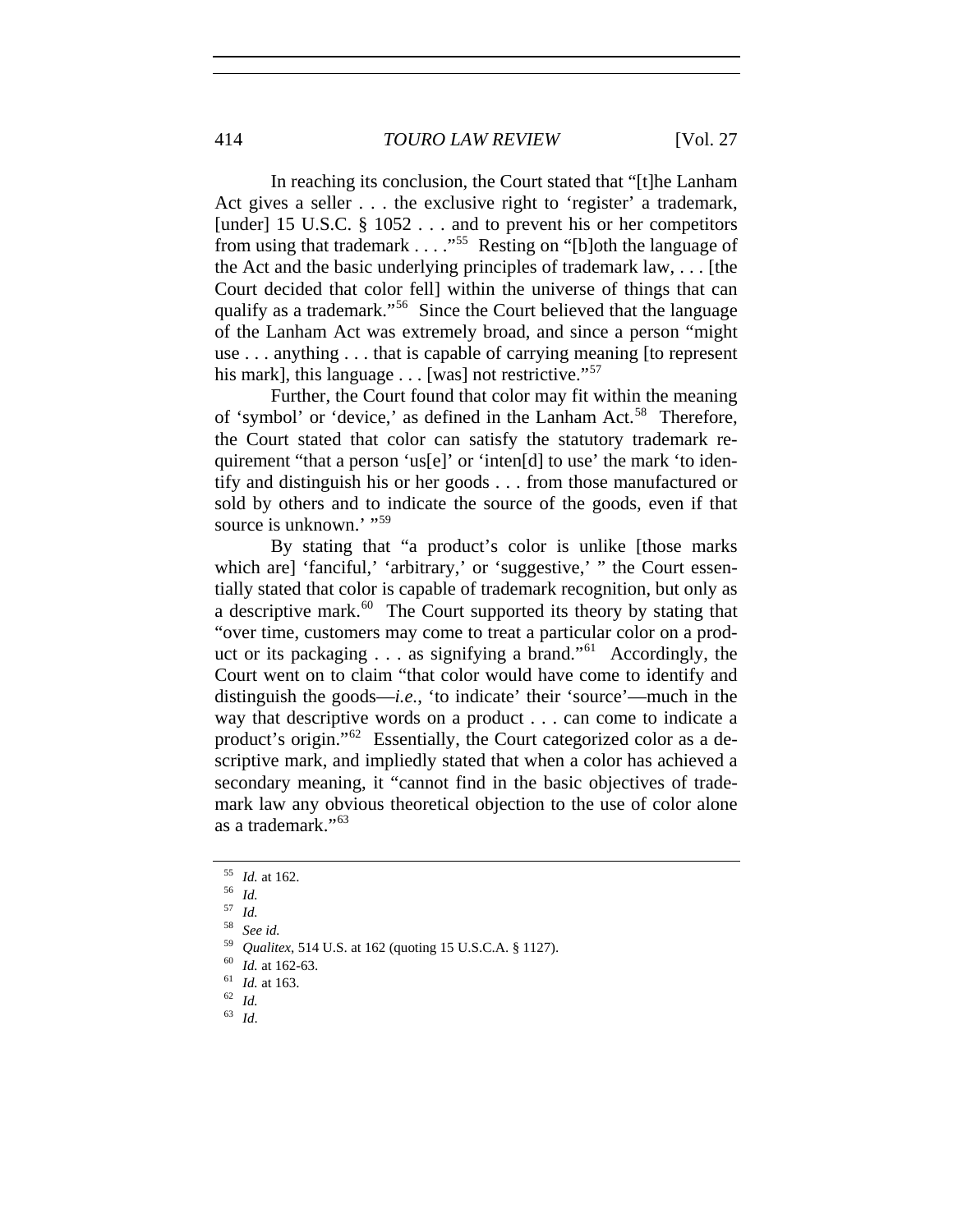Additionally, the Court rejected the notion that a color could not serve as a legitimate trademark due to the fact that the color ap-plied to a product occasionally serves a functional purpose.<sup>[64](#page-8-0)</sup> While the Court did not deny that color occasionally serves a functional purpose, it could not disregard "the fact that sometimes color is not essential to a product's use or purpose and does not affect cost or quality[;] . . . [therefore, the] doctrine of 'functionality' does not create an absolute bar to the use of color alone as a mark."[65](#page-8-1) For these reasons, the Court stated that "at least sometimes, [color alone] can meet the basic legal requirements for use as a trademark."<sup>[66](#page-8-2)</sup>

As previously stated, the *Qualitex* decision did not change the fact that sometimes a color's only purpose is to decorate or to embellish certain goods and, in such instances, color may not be registered as a trademark.[67](#page-8-3) For a color mark to meet trademark standards it must act as the source identifier and the color of the good must form a distinctive look.<sup>[68](#page-8-4)</sup> When a color is used in the simplest of ways, by "adding a colored stripe," for example, it may be hard to decipher whether it will "be taken by consumers as a form of decoration" or whether the average consumer will recognize that mark to indicate its source.<sup>[69](#page-8-5)</sup> Either way, the courts have made it clear that "adding a co-lored strip is hardly a distinctive way of marking a product."<sup>[70](#page-8-6)</sup>

## **IV. TRADEMARK REQUIREMENTS FOR FEDERAL PROTECTION**

In the years following *Qualitex*, courts have continued to protect trademarks of color alone when the color mark is distinctive of the applicant's goods—it has acquired secondary meaning—and is

<span id="page-8-0"></span>*Qualitex*, 514 U.S. at 164. It is well established that functional product features may not be registered. *Id.* at 165 (citing Inwood Labs., Inc. v. Ives Labs., Inc., 456 U.S. 844, 851 n.11 (1982)).<br> $^{65}$  *Id.* at 165 (citation omitted).

<span id="page-8-3"></span><span id="page-8-2"></span><span id="page-8-1"></span><sup>&</sup>lt;sup>66</sup> *Id.* at 166. *Id.* at 166. **67** Am. Basketball Ass'n, v. AMF Voit, Inc., 358 F. Supp. 981, 985 (S.D.N.Y. 1973), *aff'd*, 487 F.2d 1393 (2d Cir. 1973), *cert. denied*, 416 U.S. 986 (1974) (citing Norwich Pharm. Co. v. Sterling Drug, Inc., 271 F.2d 569 (2d Cir. 1959)). The *American Basketball Association* ("*ABA*") court found that the red, white and blue panels on an otherwise ordinary basketball were decorative, but did not form a distinctive design. *Id.*

<span id="page-8-6"></span><span id="page-8-5"></span><span id="page-8-4"></span><sup>&</sup>lt;sup>69</sup> Libman Co. v. Vining Indus., Inc., 69 F.3d 1360, 1363 (7th Cir. 1995) ("[W]e do not hold that Libman's contrasting-color trademark was insufficiently distinctive to be registrable.").

<sup>70</sup> *Id.*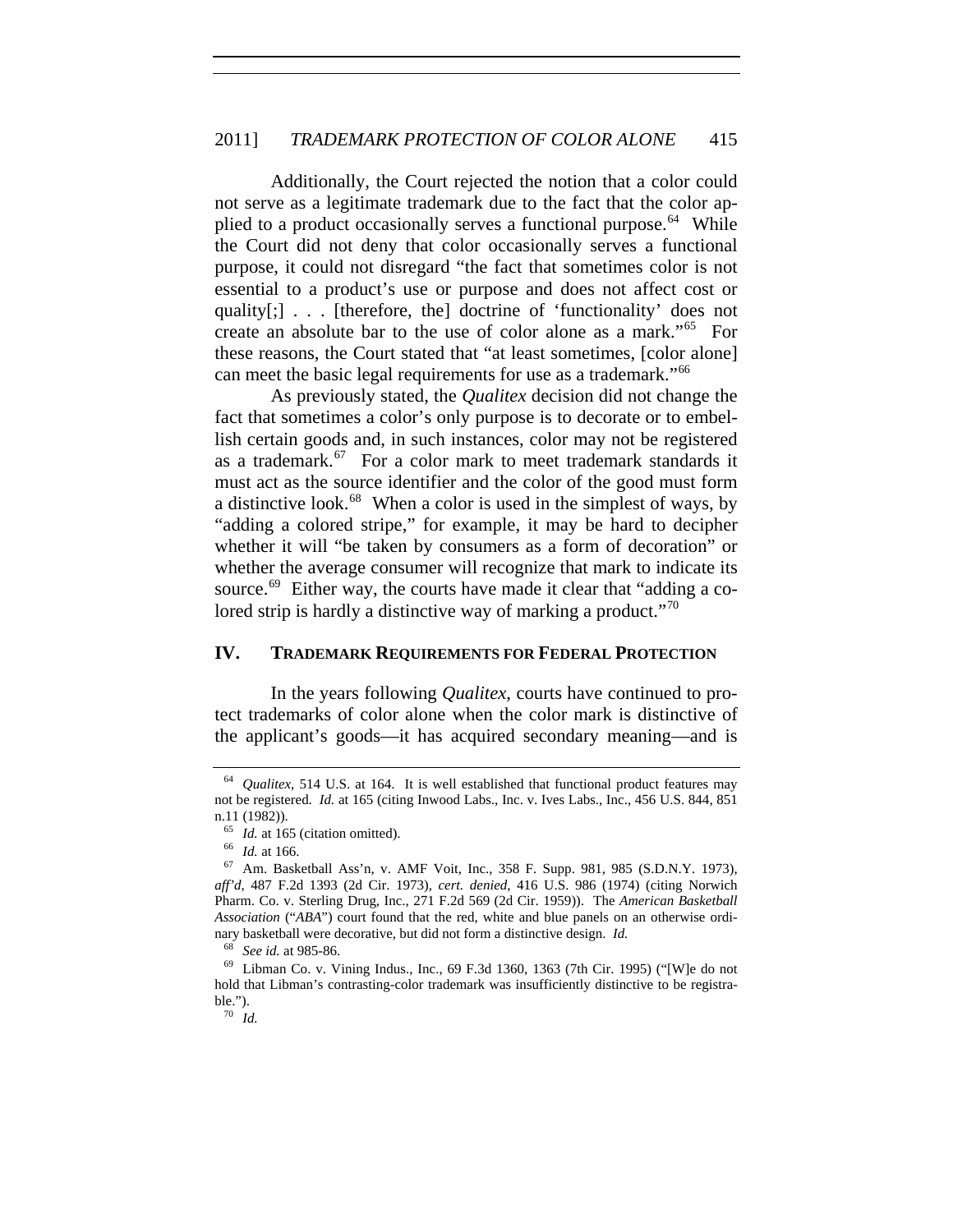nonfunctional.<sup>[71](#page-9-0)</sup>

#### **A. Distinctiveness**

"In trademark law, designations are placed in categories . . . of distinctiveness."[72](#page-9-1) For example, while "fanciful," "arbitrary" and "suggestive" marks are considered inherently distinctive because the combination of mark and product is entirely random, descriptive marks are not inherently distinctive because they only describe the goods they represent.[73](#page-9-2) Therefore, descriptive marks must "have acquired distinctiveness as a [trade]mark in buyers' minds," which is known as secondary meaning.<sup>[74](#page-9-3)</sup>

"The general rule regarding distinctiveness is clear: a[] . . . mark is distinctive and . . . [will be] protected if it *either* (1) is inherently distinctive *or* (2) has acquired distinctiveness through secondary meaning."[75](#page-9-4) The purpose of distinctiveness is "to insure that a trademark is capable of performing its main function, identifying the source and quality of products or services."<sup>[76](#page-9-5)</sup>

A mark is classified in one of four categories of distinctive-ness, depending on its type.<sup>[77](#page-9-6)</sup> The categories are described as " $(1)$ " generic, (2) descriptive, (3) suggestive, and (4) arbitrary or fanci-ful."<sup>[78](#page-9-7)</sup> Depending on the distinctiveness of the mark, the mark may be entitled to strong protection<sup>[79](#page-9-8)</sup> or no protection.<sup>[80](#page-9-9)</sup>

<span id="page-9-6"></span>

<span id="page-9-0"></span><sup>71</sup> *See* 2 DRATLER & MCJOHN, *supra* note 17, § 9.02[1]. 72 *See* 2 J. THOMAS MCCARTHY, MCCARTHY ON TRADEMARKS AND UNFAIR COMPETITION § 15:1 (4th ed. 2010) (citation omitted).

<span id="page-9-8"></span><span id="page-9-7"></span>

<span id="page-9-5"></span><span id="page-9-4"></span><span id="page-9-3"></span><span id="page-9-2"></span><span id="page-9-1"></span><sup>&</sup>lt;sup>73</sup> See id. § 11:13.<br><sup>74</sup> See id. § 15:1.<br><sup>75</sup> Id. § 15:1.50 (citing *Two Pesos, Inc.*, 505 U.S. 763).<br><sup>76</sup> 2 DRATLER & MCJOHN, *supra* note 17, § 9.02.<br><sup>77</sup> See id. § 9.02[2].<br><sup>78</sup> Abercrombie & Fitch Co. v. Hunting Wor titled to the strongest form of trademark protection since "[f]anciful marks . . . have been invented or selected for the sole purpose of functioning as a trademark[,]" and "[a]n arbitrary mark consists of a word or symbol that is in common usage in the language, but is arbitrarily applied to the goods or services in . . . such a way that is not descriptive or suggestive." *Id.*

<span id="page-9-9"></span><sup>80</sup> *See Abercrombie*, 537 F.2d at 9 (noting that generic marks may never act to identify the goods of only one seller); *see also* 2 MCCARTHY, *supra* note 72, § 12:1.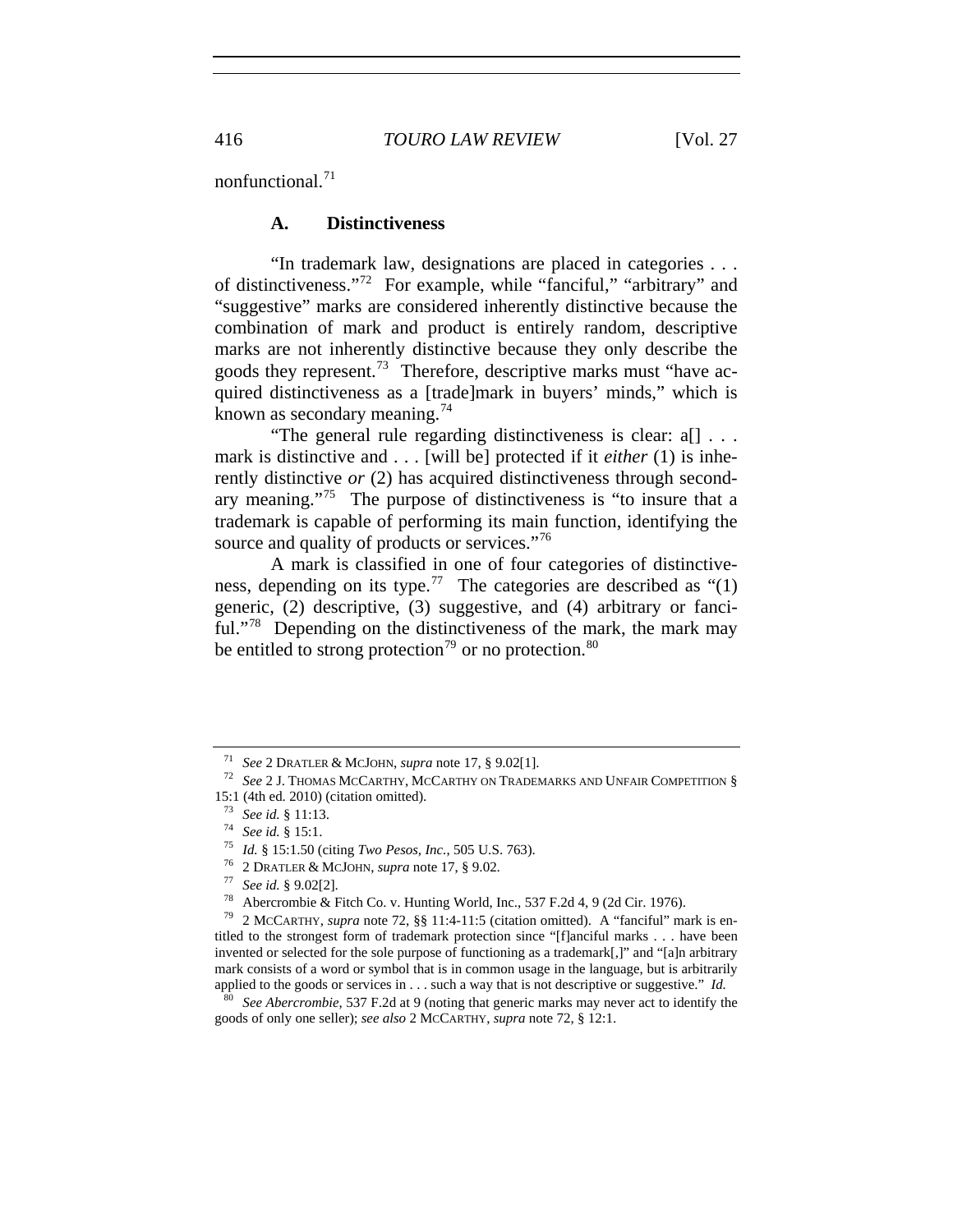#### **1***. Generic*

registered, even upon a showing of secondary meaning.<sup>84</sup> Inherently distinctive marks "are . . . capable of functioning immediately upon use as a . . . 'trademark.' "[81](#page-10-0) For this reason. "suggestive," "arbitrary," and "fanciful" marks are given legal protection immediately upon use, since these kinds of marks "have [pre-sumably] achieved consumer recognition."<sup>[82](#page-10-1)</sup> Registration of descriptive marks, on the other hand, requires that an applicant prove that its designation has acquired distinctiveness in the minds of the consuming public. $83$  But generic marks are unlike the other categories of marks in that generic marks merely identify the product itself—as opposed to the producer of the product—and cannot, therefore, be

#### **2***. Descriptive*

"Marks [that fall with]in this category actually describe the nature, quality, characteristics, [or] ingredients . . . of products or services."[85](#page-10-3) Though the law will afford descriptive marks protection once it is shown that the mark has acquired distinctiveness, the law does not give descriptive marks automatic protection.<sup>[86](#page-10-4)</sup> These marks are not automatically protected "[b]ecause competitors may have a legitimate need to use descriptive marks to identify or describe their own products."<sup>[87](#page-10-5)</sup>

Therefore, descriptive marks are afforded protection under the Lanham Act when they possess the ability to acquire distinctiveness over time—the process otherwise known as "secondary meaning."[88](#page-10-6) Designations that are considered to be "more descriptive and the less inherently distinctive" require more—and better—"evidence of secondary meaning to prove that level of distinctiveness necessary to achieve trademark . . . status."[89](#page-10-7)

<span id="page-10-0"></span><sup>81</sup> 2 MCCARTHY, *supra* note 72, § 15:1.50. 82 *Id.*

<span id="page-10-2"></span><span id="page-10-1"></span>

<sup>83</sup> *See id.*<sup>84</sup> *See, e.g.*, *Park 'N Fly*, 469 U.S. at 194. 85 2 DRATLER & MCJOHN, *supra* note 17, § 9.02[2][c]. 86 *See id.*

<span id="page-10-6"></span><span id="page-10-5"></span><span id="page-10-4"></span><span id="page-10-3"></span><sup>87</sup> *Id.*

<span id="page-10-7"></span><sup>88</sup> *Id.*

<sup>89</sup> 2 MCCARTHY, *supra* note 72, § 15.1 (citation omitted). *But see Two Pesos*, 505 U.S. at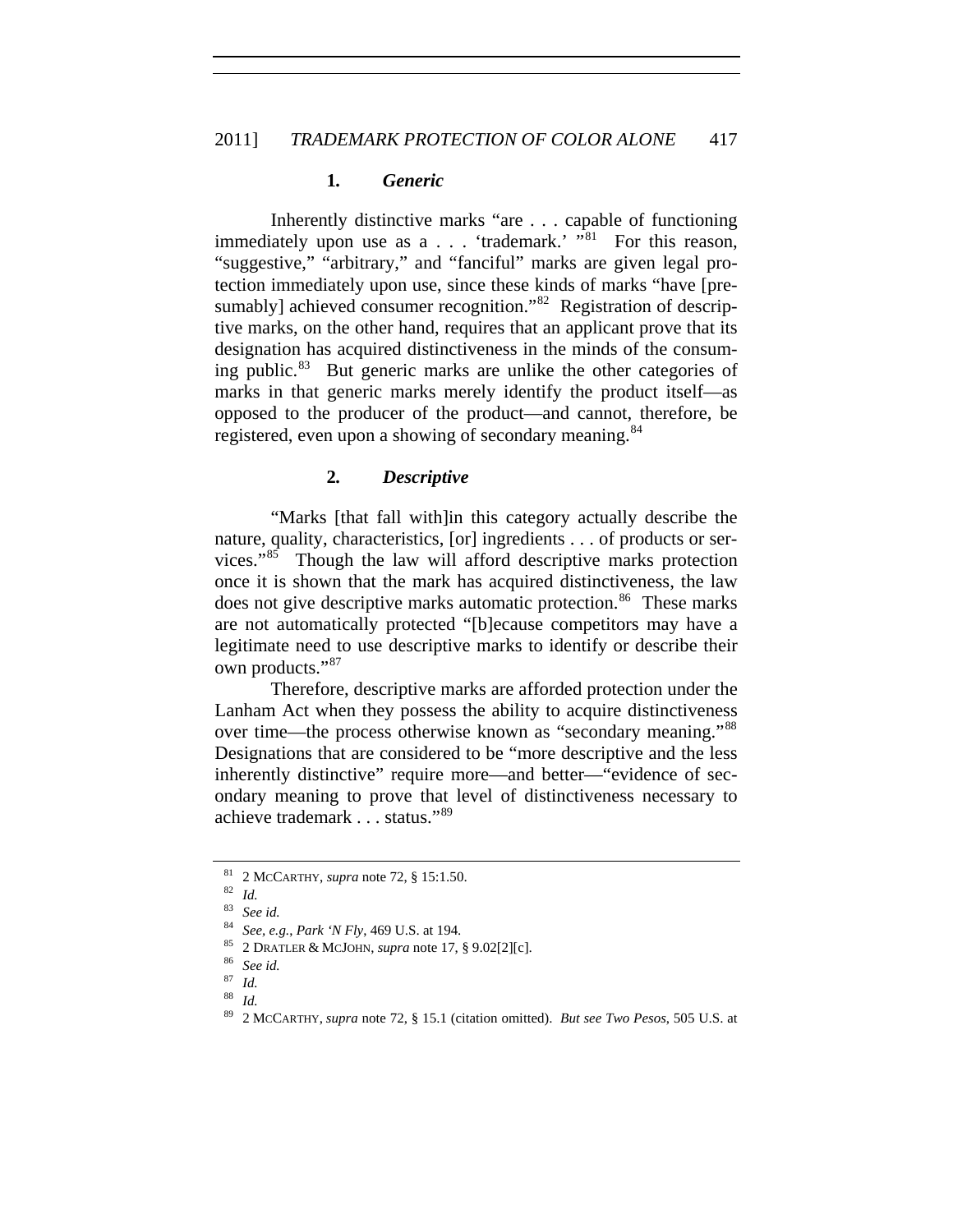In 2000, the United States Supreme Court specifically stated that color marks can never be inherently distinctive.<sup>[90](#page-11-0)</sup> Though the *Wal-Mart* case technically dealt with trade dress infringement,<sup>[91](#page-11-1)</sup> the Court expressly stated "that a color *could* be protected as a trade-mark" once it has achieved a secondary meaning.<sup>[92](#page-11-2)</sup> The Court again analogized color marks to word marks, and seemed to conclude that color is like a descriptive mark in that it may ultimately be able to indicate a product's source, but color "does not '. . . automatically tell a customer that [it] refer[s] to a brand  $\dots$  .'  $\cdot$  "[93](#page-11-3) Because the connection between the product and the mark is almost one and the same with descriptive marks, such marks are incapable of inherent distinctiveness, but are nonetheless able to be trademarked upon acquiring secondary meaning.  $94$ 

## **3***. Suggestive*

Unlike descriptive marks, "[s]uggestive marks . . . suggest, but do not actually describe, the nature, quality, characteristics, or ingredients of the products  $\dots$  with which they are used."<sup>[95](#page-11-4)</sup> Though descriptive and suggestive marks appear similar, a suggestive mark "requires imagination, thought and perception" in order to understand its meaning, while a descriptive mark conveys product information directly and immediately.<sup>[96](#page-11-5)</sup> For this reason, the Lanham Act allows a suggestive mark to "be registered without special proof of distinc-

<sup>776 (</sup>stating that trade dress is inherently distinctive); *Wal-Mart*, 529 U.S. at 215 (finding that although *Two Pesos* established that "trade dress [is] inherently distinctive . . . it does not establish that product-design trade dress can be") (emphasis omitted).

<span id="page-11-1"></span><span id="page-11-0"></span><sup>90</sup> *See supra* note 9 and accompanying text. 91 *Wal-Mart*, 529 U.S*.* at 209-10 (stating that trade dress is a "category that originally included only the packaging . . . of a product, but . . . has been expanded by many Courts of Appeals to encompass the design of a product").

<span id="page-11-3"></span><span id="page-11-2"></span><sup>92</sup> *Id.* at 212 (emphasis added). 93 *Id.* (quoting *Qualitex*, 514 U.S. at 162-63) (emphasis omitted). 94 *See*, *e.g.*, Daniel A. Tysver, *Strength of Trademarks*, BITLAW, http://www.bitlaw.com/trademark/degrees.html#descriptive (last visited Mar. 17, 2010) ("[D]escriptive marks are often difficult to distinguish from suggestive marks. Suggestive marks require some imagination, thought, or perception to reach a conclusion as to the nature of the goods. Descriptive marks allow one to reach that conclusion without such imagination . . . .").<br><sup>95</sup> 2 DRATLER & MCJOHN, *supra* note 17, § 9.02[2][b].

<span id="page-11-5"></span><span id="page-11-4"></span><sup>&</sup>lt;sup>96</sup> Abercrombie, 537 F.2d at 11 (citation omitted). *See also* Hasbro, Inc. v. Lanard Toys, Ltd., 858 F.2d 70, 73-75 (2d Cir. 1988).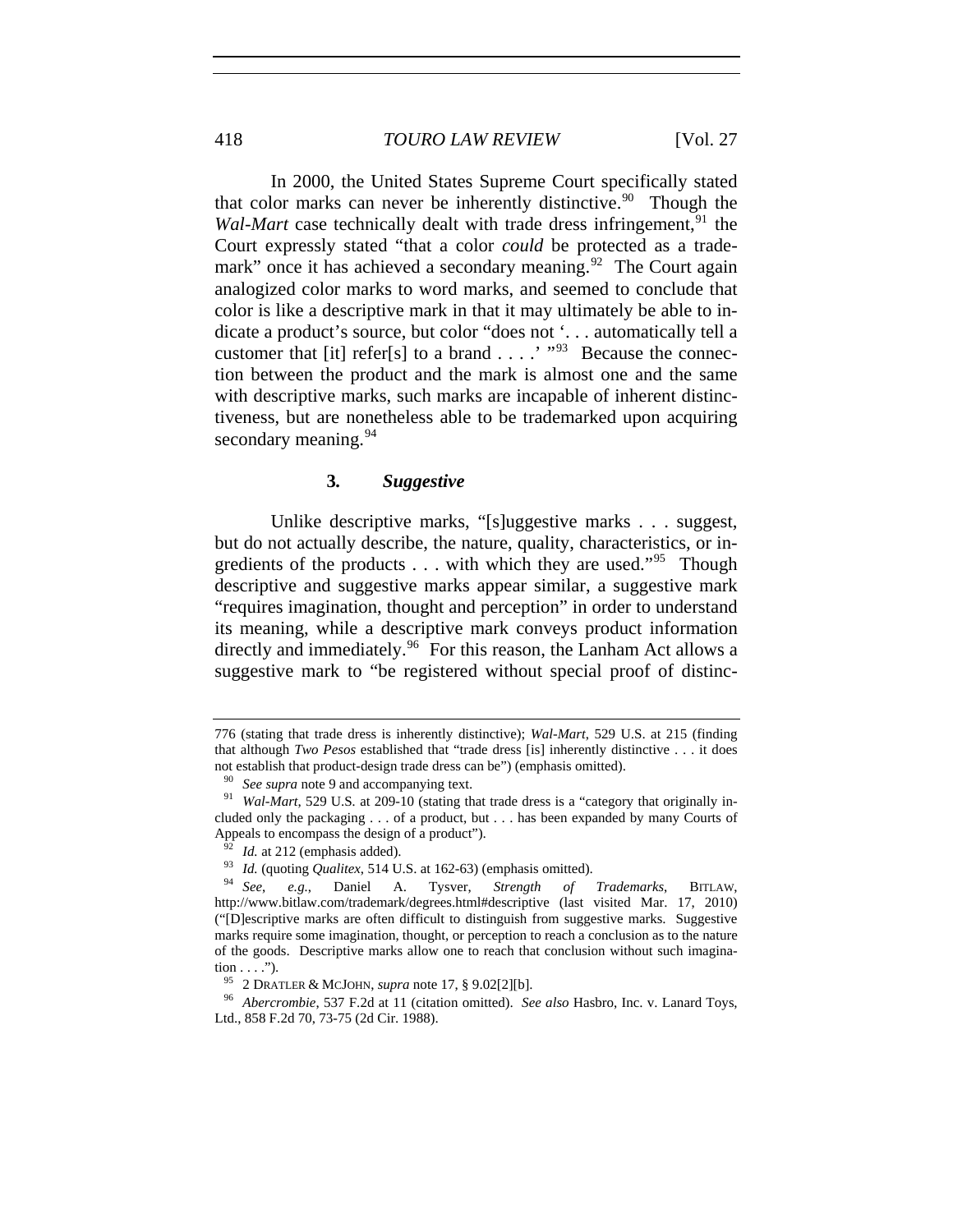tiveness."[97](#page-12-0)

# **4***. Arbitrary or Fanciful*

Arbitrary and fanciful marks "may [also] be registered without special proof of distinctiveness."[98](#page-12-1) These marks are inherently distinctive because "they convey nothing about the product or service," and there is no connection between the mark and the underly-ing product.<sup>[99](#page-12-2)</sup>

## **B. The Doctrine of Secondary Meaning**

Professor McCarthy recognized that the "doctrine of secondary meaning is the law's recognition of the psychological effect of trade symbols upon the buyer's mind."[100](#page-12-3) In fact, the primary importance "of secondary meaning is [the] *mental association* . . . between the alleged mark and a single source of the product."<sup>[101](#page-12-4)</sup> Simply put, secondary meaning is some "new meaning added second in time to the original primary meaning of the designation."<sup>[102](#page-12-5)</sup> In order for a mark to generate a second meaning, customers must associate the mark with "a single commercial source."<sup>[103](#page-12-6)</sup>

When a mark "is *not* inherently distinctive, it can [only] be registered or protected as a [trade]mark [provided] . . . *it has become*  distinctive."<sup>[104](#page-12-7)</sup> In other words, "[w]ithout achieving distinctiveness through secondary meaning, a noninherently distinctive designation, [i.e. a descriptive mark] does not have the legal status of a 'trademark.' $"$ <sup>[105](#page-12-8)</sup>

The federal courts and the TTAB continue to follow *Wal-Mart*, and maintain that color can never be inherently distinctive, <sup>[106](#page-12-9)</sup> and refuse to entertain an argument that color is not descriptive, but

<span id="page-12-0"></span><sup>97 2</sup> DRATLER & MCJOHN, *supra* note 17, § 9.02[2][b].<br>
98 *Id.* §§ 9.02[2][a]-[2][b].<br>
99 *Id.* § 9.02[2][a].<br>
100 2 MCCARTHY, *supra* note 72, § 15:5.<br>
101 *Id.*<br>
102 *Id.* § 15:1.

<span id="page-12-1"></span>

<span id="page-12-8"></span><span id="page-12-7"></span><span id="page-12-6"></span><span id="page-12-5"></span><span id="page-12-4"></span><span id="page-12-3"></span><span id="page-12-2"></span><sup>102</sup> *Id.* § 15:1.<br>
103 *Id.*<br>
104 *Id.* § 15:1.50.<br>
<sup>105</sup> 2 McCARTHY, *supra* note 72, § 15:1 (noting that "[t]he term 'distinctive' has a special meaning in trademark law. If a designation is not 'distinctive,' it is not a 'mark.' ") 106 *See*, *e.g.*, *Wal-Mart*, 529 U.S. at 211.

<span id="page-12-9"></span>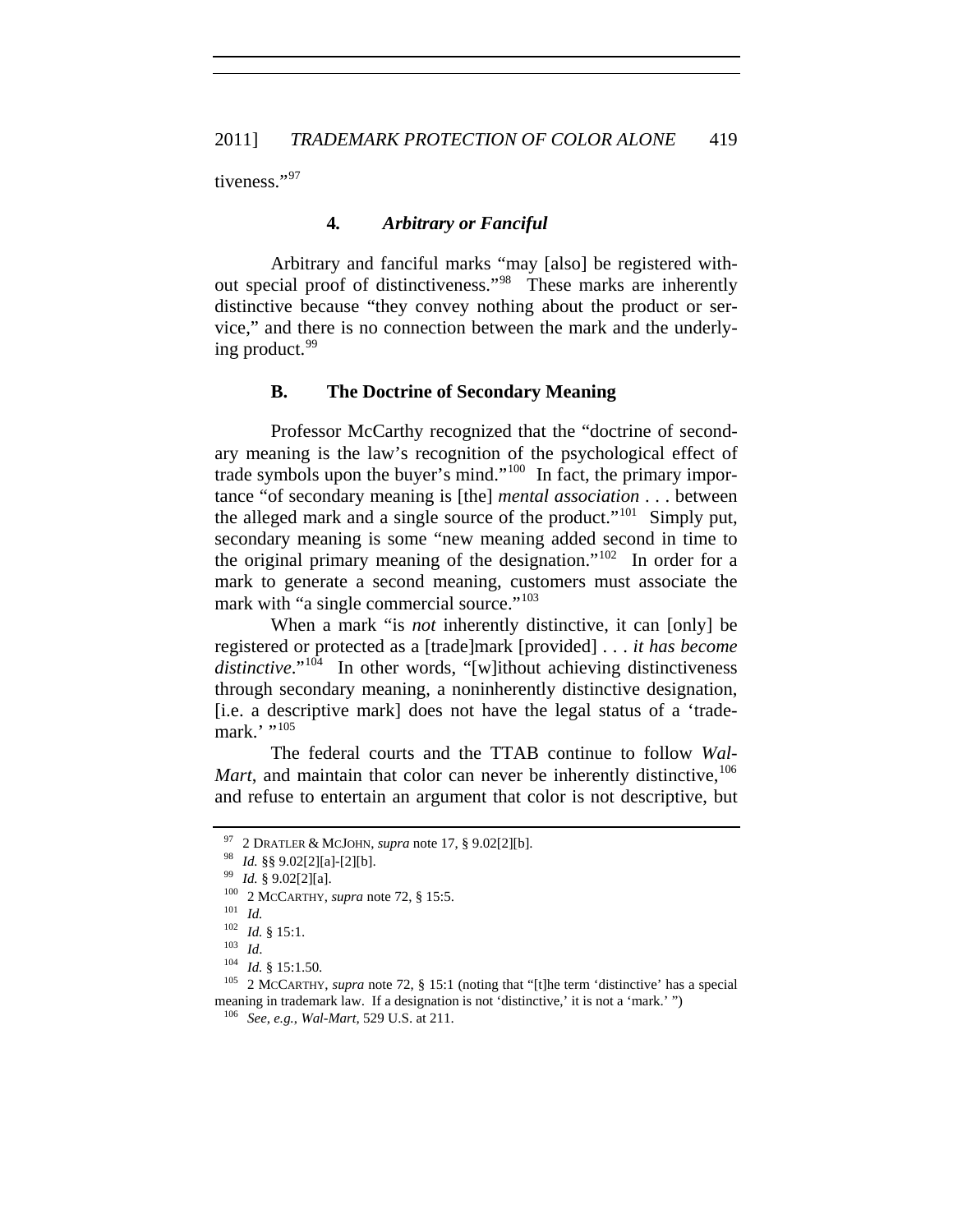posed to just "in the marketplace."<sup>108</sup> rather, inherently distinctive.<sup>[107](#page-13-0)</sup> Therefore, in order for trademark law to protect a manufacturer's color indicator, a user must prove its color mark has acquired distinctiveness "as a matter of law," as op-

Proving secondary meaning depends greatly on the facts presented in a given case. Because "secondary meaning is customer identification of a trademark as an indicator of source, i.e., a brand,"[109](#page-13-1) a trademark "applicant may submit any 'appropriate evidence tending to show that the mark distinguishes [applicant's] goods' "[110](#page-13-2) in order to help courts determine whether a mark has acquired distinctiveness.

length and exclusivity of use. $113$ The federal courts and the TTAB examine all the direct and circumstantial evidence submitted by an applicant to determine whether the applicant's color mark has developed a secondary meaning.[111](#page-13-3) Since each case is different, a federal court or the TTAB generally considers only the evidence an applicant presents and makes its decision accordingly. As a general rule though, applicants that wish to protect a "less distinctive" designation, i.e. color marks, must present the federal courts and the TTAB with a "greater . . . quantity and quality of evidence."<sup>[112](#page-13-4)</sup> This evidence includes, but is not limited to (1) customer surveys; (2) extent of sales and advertising expenditures; (3) advertisements and promotional materials; and (4)

## **1***. Direct Evidence*

Consumer surveys may be considered the most useful evidence an applicant can provide the TTAB or federal court judges

<span id="page-13-0"></span>See H & H Indus. v. LTG, Ltd., No. 92042050, 2008 WL 853845, at \*4 (T.T.A.B. Jan. 11 2008) (explicitly pointing out that "respondent's contentions regarding the inherent distinctiveness of its asserted mark will be given no consideration.").

<sup>108</sup> Johnson & Johnson v. Actavis Group HF, No. 06-Civ. 8209(DLC), 2008 WL 228061, at \*2 (S.D.N.Y. Feb. 21, 2008).<br><sup>109</sup> 2 DRATLER & MCJOHN, *supra* note 17, § 9.02[3][d].

<span id="page-13-4"></span><span id="page-13-3"></span><span id="page-13-2"></span><span id="page-13-1"></span><sup>&</sup>lt;sup>110</sup> Royal Appliance, 2000 WL 713972, at \*6.<br><sup>111</sup> 2 McCARTHY, *supra* note 72, § 15:30.<br><sup>112</sup> Id. § 15:28; *see also* Goodyear Tire & Rubber Co. v. Interco Tire Corp., No. 96,404, 1998 WL 998958, at \*16 (T.T.A.B. Sept. 11, 1998) (acknowledging "that the greater the degree of descriptiveness which a design possesses, the heavier is a party's burden of proving that such a design has in fact become distinctive of the goods with which it is associated"). 113 *See, e.g.*, 2 MCCARTHY, *supra* note 72, § 15:30*.*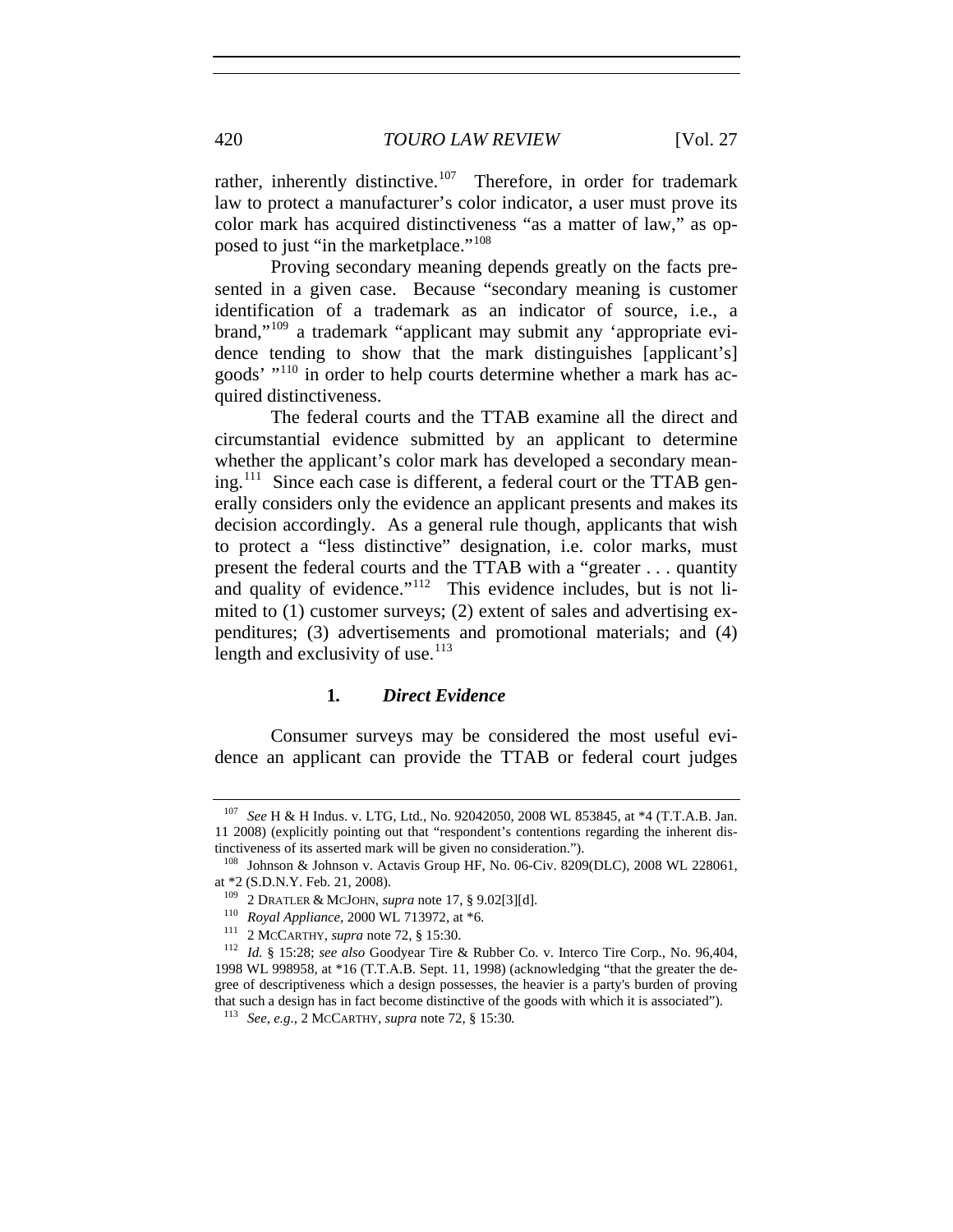since "the chief inquiry [in trademark law] is the attitude of the consumer toward the mark," meaning, whether or not the consumer iden-tifies a mark with a specific producer.<sup>[114](#page-14-0)</sup> When available, federal courts and the TTAB are greatly influenced by professionally con-ducted consumer surveys.<sup>[115](#page-14-1)</sup> Even though customer survey evidence is not essential to the determination of whether a mark has acquired distinctiveness, it " 'is the most direct and persuasive way of estab-lishing secondary meaning.' "<sup>[116](#page-14-2)</sup>

Although customer surveys are given considerable weight by the TTAB and federal courts, they are less likely to afford "substantial weight" to such surveys where the survey " 'universe' . . . [is] too narrow."[117](#page-14-3) In *American Basketball Association v. AMF Voit, Inc.*, the court considered a pilot survey, conducted by plaintiff, the American Basketball Association ("ABA"), inadequate since the survey was performed on "males ... ages ... 12<sup>[-1]</sup>23 ... who had played basketball within the last year," instead of individuals "who would actually purchase [their red, white and blue colored] basketballs."[118](#page-14-4) The court was further dissatisfied with the survey because it "showed that at best, only 61 percent of the persons surveyed associated the red, white and blue basketball with the ABA."<sup>[119](#page-14-5)</sup> The court held that plaintiff's survey did not "entitle[] [it] to the protection of a trademark," since the purpose of a trademark is for the ordinary person to identify the mark with the source of the goods. $120$ 

To further understand the importance of direct evidence, it is

<span id="page-14-0"></span><sup>114</sup> Sec. Ctr., Ltd. v. First Nat'l Sec. Ctrs., 750 F.2d 1295, 1301 (5th Cir. 1985) (citation omitted).<br> $\frac{115}{14}$ 

*Id.* 

<span id="page-14-2"></span><span id="page-14-1"></span><sup>116</sup> *Id.* (quoting Zatarains, Inc. v. Oak Grove Smokehouse, Inc., 698 F.2d 786, 795 (5th Cir. 1983)).

<span id="page-14-4"></span><span id="page-14-3"></span><sup>117</sup> *Am. Basketball Ass'n*, 358 F. Supp. at 986 (citations omitted). 118 *Id.* (noting that the simple fact that "[n]o attempt was made to contact those who *would* actually purchase basketballs [was reason enough to] find the 'universe' to be too narrow") (emphasis added); *compare with* RESTATEMENT (THIRD) OF UNFAIR COMPETITION § 13 cmt. e (1995) ("[S]econdary meaning . . . [has been achieved in the minds of a] 'substantial number of present or prospective customers.' ") (citation omitted).

<span id="page-14-5"></span><sup>119</sup> *Am. Basketball Ass'n*, 358 F. Supp. at 986 (noting that although it might appear to some onlookers that 61% of the people asked associated the red, white and blue colored basketball with the ABA, the court appeared dissatisfied with the 61% association because "[w]hen considered with the control group which showed a 18% 'guess' factor, it . . . appear[ed] that approximately 42% of the people interviewed knowingly associated the ABA with the red, white and blue basketball.").

<span id="page-14-6"></span><sup>120</sup> *Id.* at 986-87.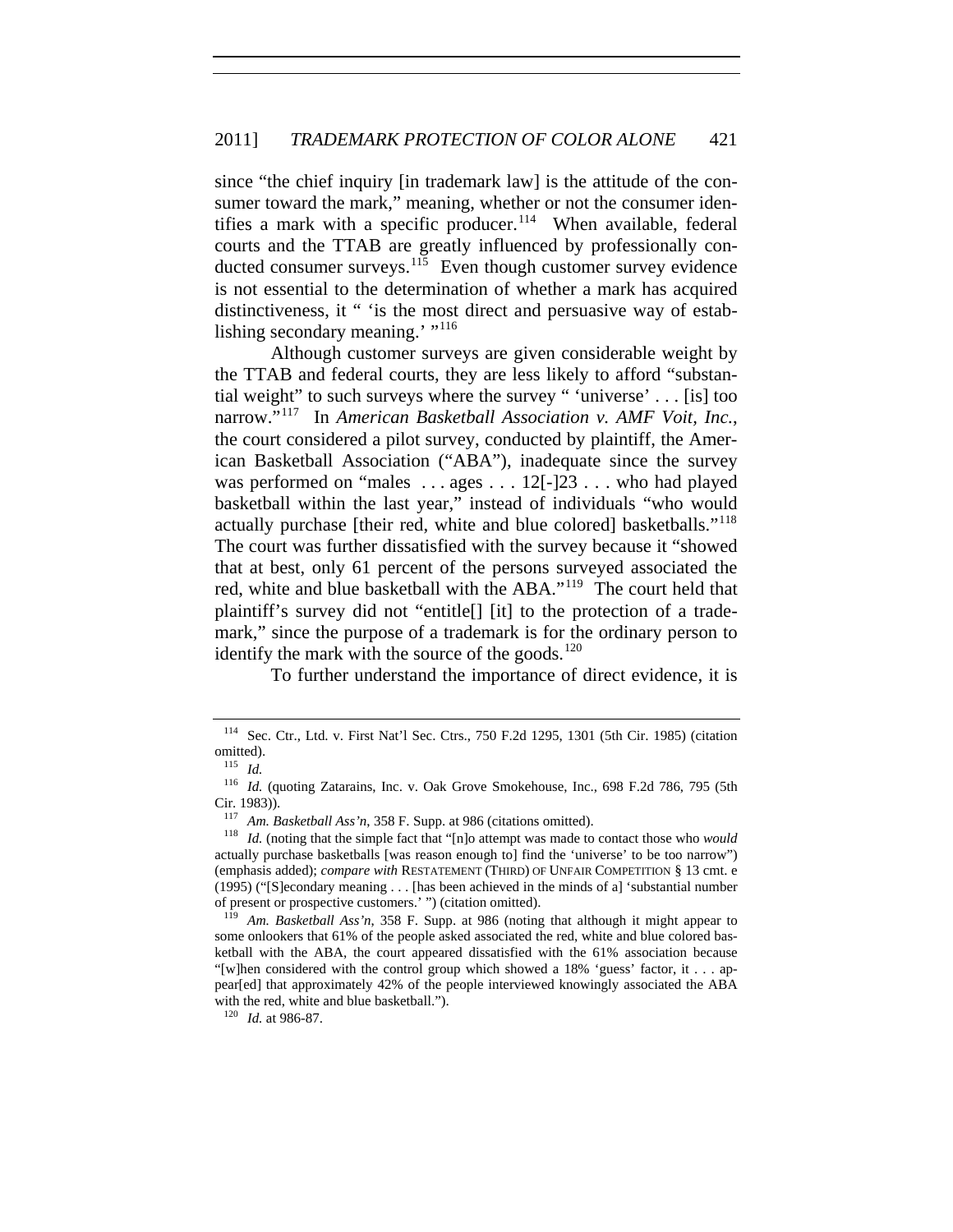helpful to consider the "mall intercept survey" submitted by the applicant in *White Consolidated Industries, Inc. v. Royal Appliance Manufacturing Co*. [121](#page-15-0) In *Royal Appliance*, the applicant submitted a survey, which was performed on visitors to a Chicago mall, who were "screened for either the recent purchase of a hand-held vacuum cleaner or the intention to purchase a hand-held vacuum cleaner within the next year."[122](#page-15-1) Ultimately, 480 people participated in the study, $123$  and the results indicated "that consumers are more likely to associate the color red with Dirt Devil vacuum cleaners than . . . with other brands or manufacturers of hand-held vacuum cleaners."[124](#page-15-3)

Although mall intercept surveys, similar to pilot surveys, do not extend to the entire population, the TTAB reasoned that it has repeatedly found "shopping mall surveys . . . to be sufficiently reliable" at proving acquired distinctiveness.<sup>[125](#page-15-4)</sup> Mall intercept surveys are sufficient since secondary meaning "need not be proven among the *general* public if a product is targeted at only a specific segment of the general public."<sup>[126](#page-15-5)</sup> Since the applicant submitted evidence which showed "that purchasers associate the color red . . . for hand-held vacuum cleaners with applicant," the surveys served as a particularly useful piece of evidence. $127$ 

## **2***. Indirect (Circumstantial) Evidence*

While direct evidence is the most useful type of evidence an applicant can supply to persuade the federal courts or the TTAB that the consuming public associates its color mark with its brand, indirect evidence alone is entirely capable of proving acquired distinctiveness.[128](#page-15-7) Of course, the courts will consider the combination of direct and indirect evidence, when available.<sup>[129](#page-15-8)</sup> Because the cost of profes-

<span id="page-15-0"></span><sup>121</sup> *Royal Appliance*, 2000 WL 713972, at \*6. 122 *Id.*

 $\frac{123}{124}$  *Id.* at \*7.

<span id="page-15-4"></span><span id="page-15-3"></span><span id="page-15-2"></span><span id="page-15-1"></span><sup>&</sup>lt;sup>125</sup> *Id. See also* Miles Labs., Inc. v. Naturally Vitamin Supplements Inc., 1 U.S.P.Q.2d 1445, 1458, 1986 WL 83319 (T.T.A.B. Dec. 2 1986).

<span id="page-15-8"></span><span id="page-15-7"></span><span id="page-15-6"></span><span id="page-15-5"></span><sup>&</sup>lt;sup>126</sup> 2 McCARTHY, *supra* note 72, § 15:46.<br><sup>127</sup> *Royal Appliance*, 2000 WL 713972, at \*6.<br><sup>128</sup> 2 McCARTHY, *supra* note 72, § 15:48.<br><sup>129</sup> *Royal Appliance*, 2000 WL 713972, at \*11 ("[T]he evidence in its entirety esta that red . . . has acquired distinctiveness as applicant's mark for hand-held vacuum cleaners.").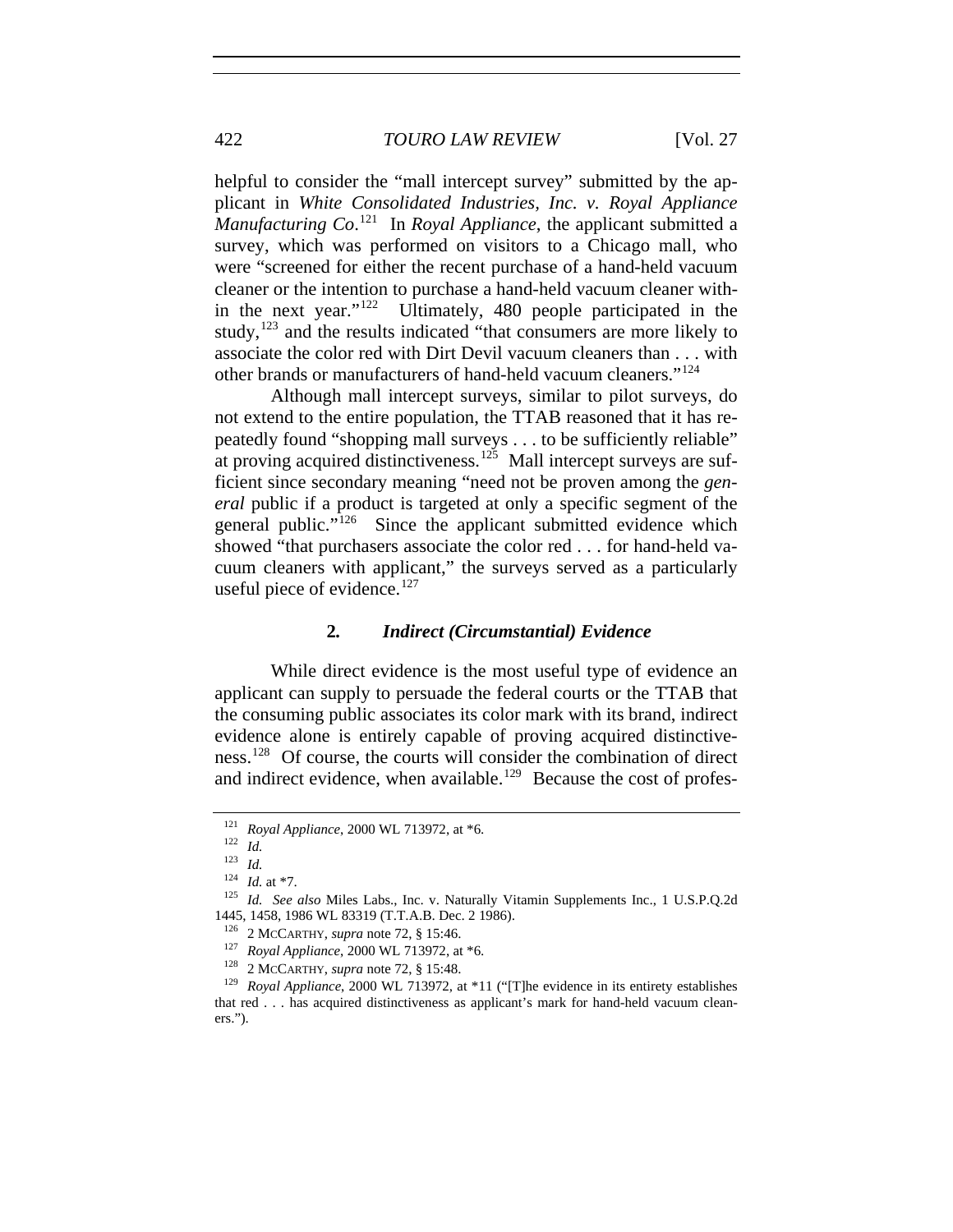sionally conducted customer surveys are quite steep, the federal courts and the TTAB typically receive only indirect evidence.<sup>[130](#page-16-0)</sup>

# **a. Extent of Sales and Advertising Expenditures**

"Public association of a . . . [mark] with a certain source . . . is most often achieved through the dual channels of actual sales and advertising."[131](#page-16-1) Federal courts and the TTAB admit that while sales figures may be taken into consideration by the courts and the TTAB when deciding whether a designation has acquired distinctiveness, sales figures alone typically have very little, if anything, to do with the power of the mark.<sup>[132](#page-16-2)</sup> Since advertisements are designed to "create a mental association . . . in the minds of . . . [both consumers who have, and who have never actually purchased . . . [a particular] product,"[133](#page-16-3) federal courts and the TTAB generally demand that "the trademark and the popularity" of the product be proven by additional evidence.<sup>[134](#page-16-4)</sup>

In *Goodyear Tire & Rubber Co. v. Interco Tire Corp.*, the TTAB found that "applicant's, [Interco Tires,] sales figures . . . [merely] demonstrate[d] a growing degree of popularity or commercial success for its tires, but . . . [did] not demonstrate [brand] recog-nition [of its tire tread among] the purchasing public."<sup>[135](#page-16-5)</sup> The TTAB explained that "given the high degree of descriptiveness inherent in tire tread designs . . . [it was] not convinced that the purchasing public ha[d] come to view applicant's three-stage lug configuration as a trademark for its tires."[136](#page-16-6)

Additionally, the federal courts and the TTAB consider "the amount of money [the applicant] spent" on advertising its product.<sup>[137](#page-16-7)</sup>

<span id="page-16-3"></span><span id="page-16-2"></span><span id="page-16-1"></span><span id="page-16-0"></span><sup>130 2</sup> McCARTHY, *supra* note 72, § 15:42.<br>
131 *Id.* § 15:50.<br>
132 *Id.* § 15:47.<br>
133 *Id.* § 15:50.<br>
<sup>134</sup> *Id.* § 15:50.<br>
<sup>134</sup> *Id.* § 15:47 ("To make popularity relevant as evidence, causation between the trademark and the popularity must be proven.").<br><sup>135</sup> Goodvear Tire, 1998 WL 998958, at \*16.

<span id="page-16-7"></span><span id="page-16-6"></span><span id="page-16-5"></span><span id="page-16-4"></span><sup>136</sup> *Id.*<br><sup>136</sup> *Id.* 2 McCARTHY, *supra* note 72, § 15:51. *See also* Field Enters. Educ. Corp. v. Cove Indus. Inc., 297 F. Supp. 989, 993 (E.D.N.Y. 1969); Norsan Prods., Inc. v. R. F. Schuele Corp., 286 F. Supp. 12, 14-15 (E.D. Wis. 1968); *In re* Hollywood Brands, Inc., 214 F.2d 139, 141 (C.C.P.A. 1954).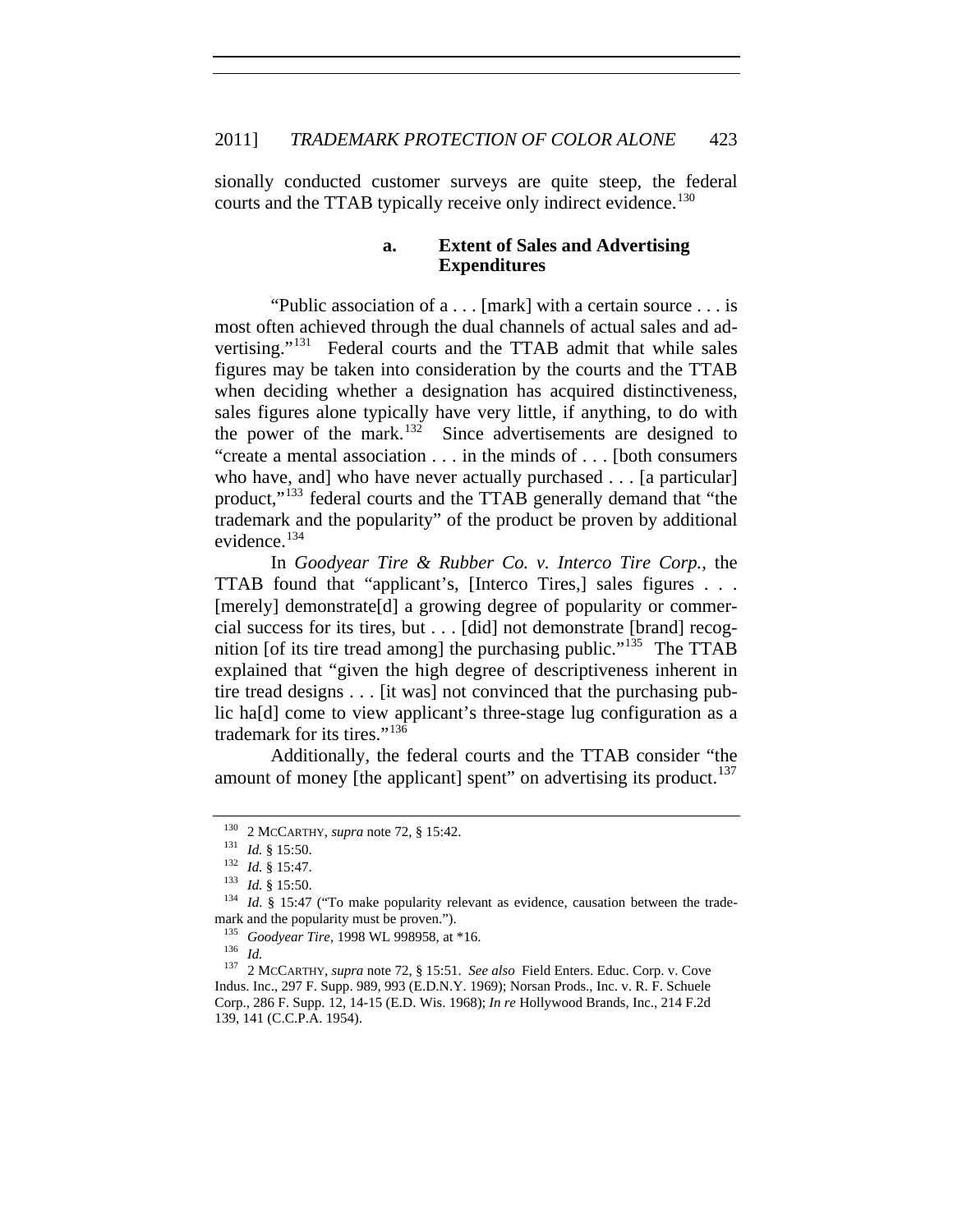Although the federal courts and the TTAB state that the amount of money an applicant spends on advertisements is relevant to the inquiry, "the mere expenditure of money is not . . . determinative of the actual result in buyers' minds."[138](#page-17-0) The federal courts and the TTAB reason that certain advertisements resonate in prospective consumers more than others, and therefore, "evidence . . . of extensive advertising" alone will be insufficient to prove acquired distinctiveness of the mark. $139$ 

Finally, while federal courts and the TTAB consider indirect evidence of sales and advertising figures applicable to their analysis, they generally prefer more direct evidence.<sup>[140](#page-17-2)</sup> For example, in  $H \&$ *H Industries, Inc. v. LTG, Ltd.*, the TTAB seemed to indicate that LTG's moderate advertising expenditures and total sales would have weighed heavier in its analysis had LTG presented it with more "direct evidence [proving] that relevant consumers view the color gold on end caps as a distinctive source indicator for applicant's fluorescent lighting products."[141](#page-17-3) Therefore, it seems that the federal courts and the TTAB prefer to examine product sales and advertising costs in the shadow of direct evidence, i.e. consumer surveys.

## **b. Advertisements and Promotional Materials**

In addition to product sales and advertising costs, the federal courts and the TTAB consider promotional efforts and advertising as proof of acquired distinctiveness. $142$  The federal courts and the TTAB require that these advertisements promote the color itself "so that consumers [can] make the required association between the color trademark and the source of those goods."<sup>[143](#page-17-5)</sup> Unfortunately for some users, the federal courts and the TTAB will find those advertisements insufficient where the color mark seeking protection does not take center stage.

For example, in *Johnson & Johnson v. Actavis Group HF*, [144](#page-17-6)

<span id="page-17-1"></span>

<span id="page-17-2"></span>

<span id="page-17-4"></span><span id="page-17-3"></span>

<span id="page-17-5"></span>

<span id="page-17-0"></span><sup>&</sup>lt;sup>138</sup> 2 McCARTHY, *supra* note 72, § 15:51.<br>
<sup>139</sup> *See id.* (citations omitted).<br>
<sup>140</sup> *See H & H Indus.*, 2008 WL 853845, at \*8.<br>
<sup>141</sup> *Id.* at \*6, \*8.<br>
<sup>142</sup> *See* 2 McCARTHY, *supra* note 72, § 15:30 (citation omitt

<span id="page-17-6"></span>144 No. 06 Civ. 8209(DLC), 2008 WL 228061, at \*1 (S.D.N.Y. Jan. 25, 2008).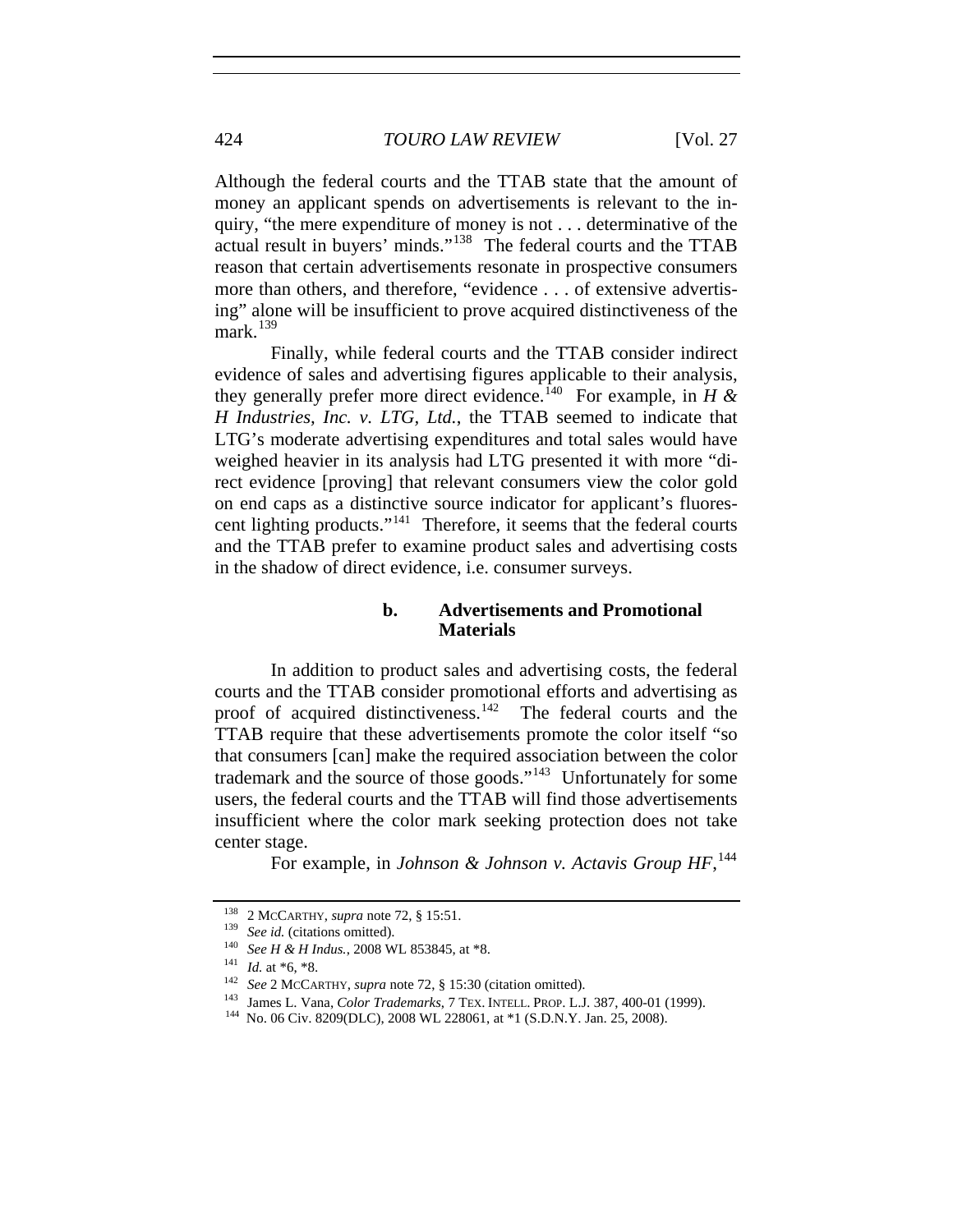. brand with the gold/yellow . . . color."<sup>150</sup> plaintiff Johnson & Johnson sold antibiotic ointment in a gold/yellow colored box.<sup>[145](#page-18-0)</sup> Johnson & Johnson brought an infringement action in federal district court alleging that Actavis was infringing on its "Gold Mark" by using the same color on its own antibiotic ointment.[146](#page-18-1) Although Johnson & Johnson had not registered its "Gold Mark," it claimed that the gold color "ha[d] acquired secondary meaning and [wa]s entitled to protection" under the Lanham Act.<sup>[147](#page-18-2)</sup> The court considered the advertising materials submitted by Johnson & Johnson, but concluded that the advertisements "do[] not always emphasize or even include the Gold Mark."<sup>[148](#page-18-3)</sup> Therefore, while "advertising need not explicitly direct the consumer's attention to the  $mark[$ , $]^{149}$  $]^{149}$  $]^{149}$ ... [the court stated that] advertisements are only relevant. . . to the extent they feature the . . . [m]ark and . . . serve to link the . .

It is clear from opinions like *Johnson & Johnson* "that even highly substantial advertising and promotional expenditures . . . are not sufficient to support a finding of acquired distinctiveness."[151](#page-18-5) The federal courts and the TTAB will only find advertisements and promotional materials sufficient when "[t]he color is . . . [a] prominent[] feature[] in virtually every advertisement," so that the color mark is likely to "reinforce[] the association of the . . . color with" the source to the consumer.<sup>[152](#page-18-6)</sup>

For a better understanding of the TTAB's decision in *Johnson & Johnson*, it is helpful to compare it to the decision reached in *Royal Appliance*. The TTAB in *Royal Appliance*, unlike in *Johnson & Johnson*, was satisfied with the amount of evidence presented by the applicant, with regard to its total sales and advertising, since almost all of applicant's advertisements regarding the Dirt Devil vacuum

 $\frac{145}{146}$  *Id.* 

<span id="page-18-3"></span><span id="page-18-2"></span><span id="page-18-1"></span><span id="page-18-0"></span><sup>146</sup> *Id.*<br><sup>147</sup> *Id.* at \*2.<br><sup>148</sup> *But see Royal Appliance*, 2000 WL 713972, at \*11 (finding that advertisements are more likely to persuade when "a significant number of advertisements specifically call attention to the . . . color of the product").

<span id="page-18-6"></span><span id="page-18-5"></span><span id="page-18-4"></span><sup>&</sup>lt;sup>150</sup> *Johnson & Johnson*, 2008 WL 228061, at \*2.<br><sup>151</sup> *H & H Indus.*, 2008 WL 853845, at \*6 (citations omitted).<br><sup>152</sup> *Royal Appliance*, 2000 WL 713972, at \*11 (describing that the applicant advertised extensively, including advertisements on national television, and also in nationally distributed consumer magazines and trade journals).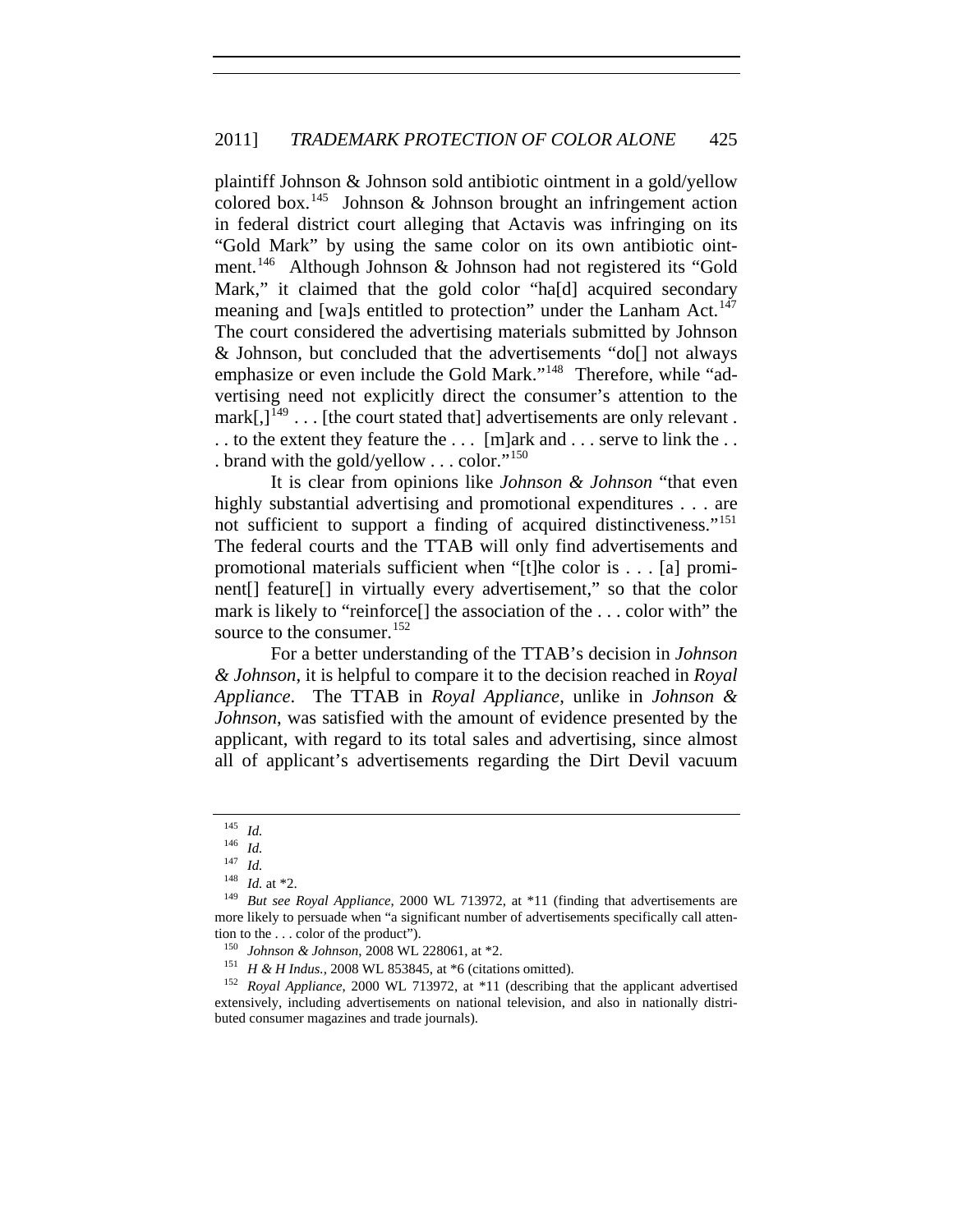cleaner featured the color red.[153](#page-19-0) Additionally, since sales of the red hand-held vacuum cleaners were strong,<sup>[154](#page-19-1)</sup> the TTAB was convinced that the applicant's evidence was capable of proving, and did in fact prove, that its red mark had acquired distinctiveness.<sup>[155](#page-19-2)</sup> For those reasons, the TTAB was satisfied that the applicant successfully demonstrated "that purchasers associate the color red . . . for hand-held vacuum cleaners with applicant."[156](#page-19-3)

From these and similar cases, it appears that advertising is only indicative of acquired distinctiveness when it successfully " 'alter[s] the meaning of [the trademark]  $\ldots$  [in the minds of] the consuming public.'  $\frac{157}{157}$  $\frac{157}{157}$  $\frac{157}{157}$  However, it is important to note that the federal courts and the TTAB tend to actually consider advertisements projected towards customers directly; "catalogs, newsletters and holiday cards sent to its sales representatives<sup>"[158](#page-19-5)</sup> do not demonstrate acquired distinctiveness since such sales pitches are conducted internally and not considered trademark use.<sup>[159](#page-19-6)</sup>

Finally, the federal courts and the TTAB consider "the amount of money [the applicant] spent" on promotional materials and advertising.<sup>[160](#page-19-7)</sup> Clearly, the amount of money an applicant spends on advertisements is relevant to the inquiry, but "the mere expenditure of money is not . . . determinative of the actual result in buyers' minds."<sup>[161](#page-19-8)</sup> The federal courts and the TTAB reason that certain advertisements resonate with prospective consumers more than others, and therefore, "evidence . . . of extensive advertising" alone will be insufficient evidence to prove acquired distinctiveness of the mark.<sup>[162](#page-19-9)</sup>

<span id="page-19-1"></span><span id="page-19-0"></span><sup>&</sup>lt;sup>153</sup> *Id.* 154 *Id.* 154 *Id.* at \*10 ("Sales of red hand-held vacuum cleaners . . . approached \$400 million with nearly 12 million red hand-held vacuum cleaners sold.").

<sup>155</sup> *Id.* at \*6. 156 *Id.*

<span id="page-19-4"></span><span id="page-19-3"></span><span id="page-19-2"></span><sup>157</sup> *Sec. Ctr., Ltd.*, 750 F.2d at 1301 (quoting Aloe Crème Labs., Inc. v. Milsan, Inc., 423 F.2d 845, 850 (5th Cir. 1970), *cert. denied*, 398 U.S. 928 (1970)) (internal quotation marks omitted).<br><sup>158</sup> *H & H Indus.*, 2008 WL 853845, at \*6.

<span id="page-19-8"></span><span id="page-19-7"></span><span id="page-19-6"></span><span id="page-19-5"></span><sup>&</sup>lt;sup>159</sup> *Id.* See also Royal Appliance, 2000 WL 713972, at \*10 (acknowledging that "spen[ding] over \$35 million in television advertisements" was sufficient). 160 2 MCCARTHY, *supra* note 72, § 15:51. 161 *Id.*

<span id="page-19-9"></span><sup>162</sup> *See id.* (citation omitted).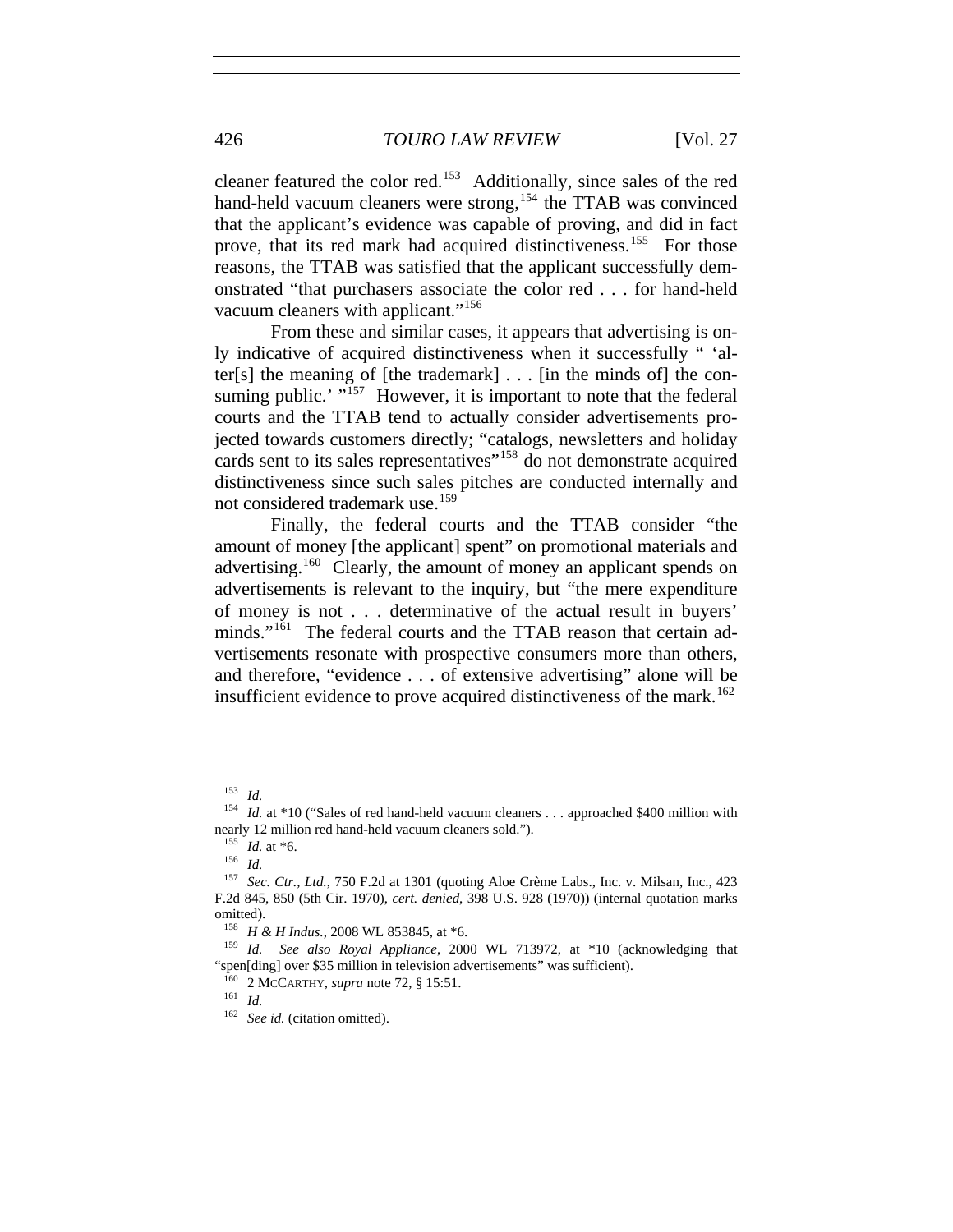#### **c. Length and Exclusivity of Use**

Since different marks achieve acquired distinctiveness at different stages of their existence, the law does not give an exact num-ber of days, months, or years necessary to acquire distinctiveness.<sup>[163](#page-20-0)</sup> However, it seems clear that courts take a similar view to that offered under "Section 2(f) of the Lanham Act, [which provides] that substantially exclusive use of the mark for five years immediately preceding the filing of an application for registration may be considered *prima facie* evidence of distinctiveness."<sup>[164](#page-20-1)</sup> Since descriptive designations, like color, "are less likely to be perceived as trademarks and more likely to be useful to competing sellers than . . . less descriptive terms,"[165](#page-20-2) the federal courts and the TTAB look more favorably upon longer lengths of use.<sup>[166](#page-20-3)</sup>

# **C. The Doctrine of Functionality**

Color marks deemed to be "essential to the use or purpose of the article or  $\dots$  [that] affect[] the cost or quality of the article," may not be registered.<sup>[167](#page-20-4)</sup> Furthermore, "[n]o mark is entitled to protection if a company's competitors must be able to use [it] in order to effectively communicate information regarding their products to consumers."[168](#page-20-5) These declarations of descriptions, also known as the doctrine of functionality, prohibit registration and protection of a mark that consists of "purely functional features." $169$  For instance, "[a] color that performs some utilitarian function in connection with a product cannot be appropriated as a trademark."[170](#page-20-7) Additionally,

<span id="page-20-0"></span>See id. § 15:55 ("There is no legal rule that states the minimum amount of time necessary to achieve secondary meaning.").

<span id="page-20-1"></span><sup>&</sup>lt;sup>164</sup> Vana, *supra* note 143, at 399 (citation omitted) (indicating that the TTAB favors longer durations).<br>  $^{165}$  RESTATEMENT (THIRD) OF UNFAIR COMPETITION § 13 cmt. e.

<span id="page-20-3"></span><span id="page-20-2"></span><sup>&</sup>lt;sup>166</sup> Vana. *supra* note 143, at 399-400 ("[T]wenty-nine years of . . . use weighed in favor of [Owens-Corning proving] secondary meaning, . . . [and so] did the thirty year use by Qualitex . . . .") (citations omitted).<br> $167$  *Inwood Labs.*, 456 U.S. at 850 n.10 (citation omitted).

<span id="page-20-5"></span><span id="page-20-4"></span><sup>&</sup>lt;sup>168</sup> *Johnson & Johnson*, 2008 WL 228061, at \*3 (citation omitted) (internal quotation marks omitted).

<span id="page-20-7"></span><span id="page-20-6"></span><sup>&</sup>lt;sup>169</sup> *See, e.g.*, Boulware, *supra* note 14, at \*2.<br><sup>170</sup> 1 J. THOMAS MCCARTHY, MCCARTHY ON TRADEMARKS AND UNFAIR COMPETITION § 7:49 (4th ed. 2010).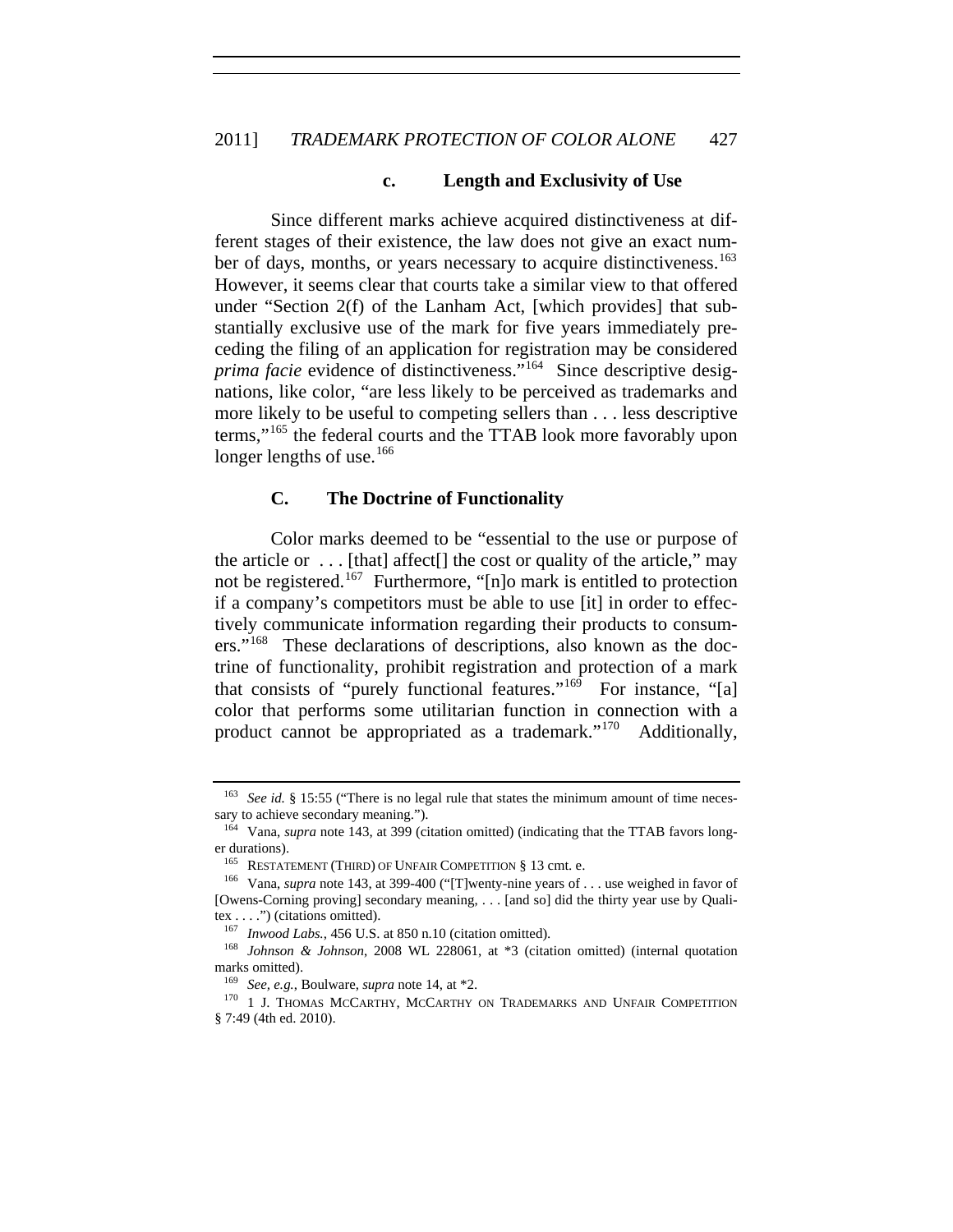when a producer uses a color to indicate a particular flavor, which is typically the case with ice cream<sup>[171](#page-21-0)</sup> and candy,  $172$  the federal courts have denied trademark protection for the color used.

#### **1.** *Utilitarian Functionality*

While non-functional features of a product can qualify for trademark protection, useful features cannot.<sup>[173](#page-21-2)</sup> Understanding this distinction is important because the federal courts and the TTAB want to "prevent<sup>[]</sup> trademark law<sup>[]</sup> . . . from . . . inhibiting legitimate competition by allowing a producer to control a useful product feature."[174](#page-21-3) Therefore, if a federal court or the TTAB finds that exclusive use of a product feature by one manufacturer " 'would put competitors at a significant . . . disadvantage,' " the feature is functional and not deserving of protection.<sup>[175](#page-21-4)</sup> However, the inquiry should not focus on overall usefulness of the product, $176$  but on whether the color mark, when applied to a particular product, is so useful that protec-tion would hinder a competitor's ability to produce the same item.<sup>[177](#page-21-6)</sup>

For instance, in *Dap Products, Inc. v. Color Tile Manufacturing, Inc.*, a federal court decided that even though plaintiff Dap Products's red 3½ gallon buckets contained functional features, such as "reinforcement ridges near the lip [and] the handle," the color red was nonfunctional, and could be protected.<sup>[178](#page-21-7)</sup> The court reasoned that "the bucket['s color was] not essential to the use or purpose of" plaintiff's tile cement contained within the bucket, and that it did not

<span id="page-21-0"></span><sup>&</sup>lt;sup>171</sup> Dippin' Dots, Inc. v. Frosty Bites Distrib., LLC, 369 F.3d 1197, 1203-04 (11th Cir. 2004) ("The district court took judicial notice of the fact that [pink signifies strawberry, white indicates vanilla and brown indicates chocolate].").<br> $^{172}$  Life Savers Corp. v. Curtiss Candy Co., 182 F.2d 4, 7 (7th Cir. 1950) (holding colors

<span id="page-21-1"></span>printed on the package to be functional because they indicate the flavor of the candy enclosed therein).<br> $^{173}$  *See* Boulware, *supra* note 14, at \*4.

<span id="page-21-4"></span><span id="page-21-3"></span><span id="page-21-2"></span><sup>&</sup>lt;sup>174</sup> *Qualitex*, 514 U.S. at 164.<br><sup>175</sup> *Royal Appliance*, 2000 WL 713972, at \*4 (quoting *Qualitex*, 514 U.S. at 165). In *Royal Appliance*, the Board noted that "[s]ome vague expectation that . . . red might [someday] become 'popular' " is insufficient to show "a 'significant' competitive disadvantage." *Id.* at \*5. Likewise, the Board further recognized that "while . . . red may be a desirable or popular color for products in general," when it comes to hand-held vacuum cleaners, the color "red . . . offers [no] significant competitive advantage." *Id.*<sup>176</sup> 1 MCCARTHY, *supra* note 170, § 7:70. 177 *See id.*

<span id="page-21-7"></span><span id="page-21-6"></span><span id="page-21-5"></span>

<sup>178</sup> 821 F. Supp. 488, 493 n.1 (S.D. Ohio 1993).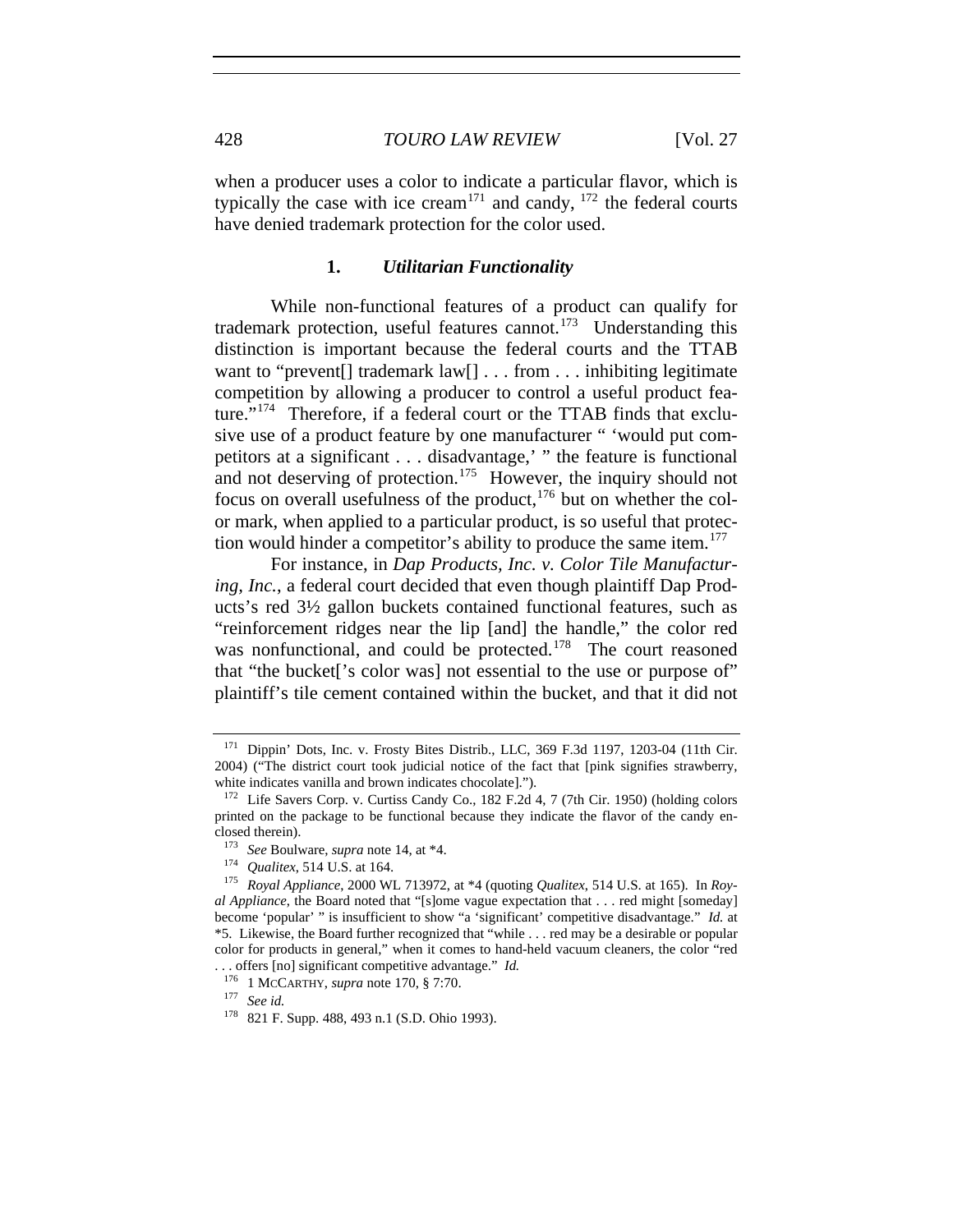"affect the cost or quality of" its cement.<sup>[179](#page-22-0)</sup> The court further based its decision to enjoin defendant's use of red buckets on defendant's sale of cement "in other types and colors of buckets."<sup>[180](#page-22-1)</sup> Finally, the court concluded that since white and black buckets cost defendant less to buy than the red buckets, using red buckets to sell its cement did "not [increase] the cost or quality of the [product] itself."<sup>[181](#page-22-2)</sup>

#### **2***. Aesthetic Functionality*

The doctrine of aesthetic functionality prevents color marks from being registered when "there is a competitive need for . . . cer-tain" colors to remain available in a given industry.<sup>[182](#page-22-3)</sup> Proponents of aesthetic functionality reason that color features do not typically make a certain product perform better, but may still be considered functional if the use of a specific color provides a real and significant competitive advantage to one competitor over another.<sup>[183](#page-22-4)</sup>

While the doctrine of aesthetic functionality has been used to keep certain colors available in a number of industries, the recent trend in trademark protection "reject[s] the doctrine of aesthetic functionality."[184](#page-22-5) Opponents of the doctrine suggest that banning the protection of aesthetically pleasing marks would only punish manufacturers who take the time to create original and attractive marks to signify their brand.<sup>[185](#page-22-6)</sup>

Many federal courts and the TTAB appear to reject the doctrine and frequently suggest that just because a color or combination of colors may be "visual[ly pleasing] when applied to . . . [certain goods, that] does not mean that the color . . . is . . . functional when applied to those goods."[186](#page-22-7) Even the *Trademark Manual of Examin-*

<span id="page-22-1"></span><span id="page-22-0"></span><sup>&</sup>lt;sup>179</sup> *Id.* at 493.<br><sup>180</sup> *Id.* (indicating that the defendant's cement could have been bought in red, white, or black buckets).

<sup>&</sup>lt;sup>181</sup> *Id.* Boulware, *supra* note 14, at \*5.

<span id="page-22-5"></span><span id="page-22-4"></span><span id="page-22-3"></span><span id="page-22-2"></span><sup>182</sup> Boulware, *supra* note 14, at \*5. 183 *Royal Appliance*, 2000 WL 713972, at \*4. 184 *See* Christopher C. Larkin, *Qualitex Revisited*, 94 TRADEMARK REP. 1017, 1034 (2004); 1 McCARTHY, *supra* note 170, § 7:80.<br><sup>185</sup> 1 McCARTHY, *supra* note 170, § 7:80 (citing *In re* DC Comics, Inc., 689 F.2d 1042,

<span id="page-22-6"></span><sup>1053 (</sup>C.C.P.A. 1982) (Nies, J. concurring)).

<span id="page-22-7"></span><sup>186</sup> *Royal Appliance*, 2000 WL 713972, at \*4. *See also In re* Hudson News Co., 39 U.S.P.Q.2d 1915, 1919 (T.T.A.B. Aug. 7, 1996) (holding that the color blue was nonfunctional when applied to a newsstand).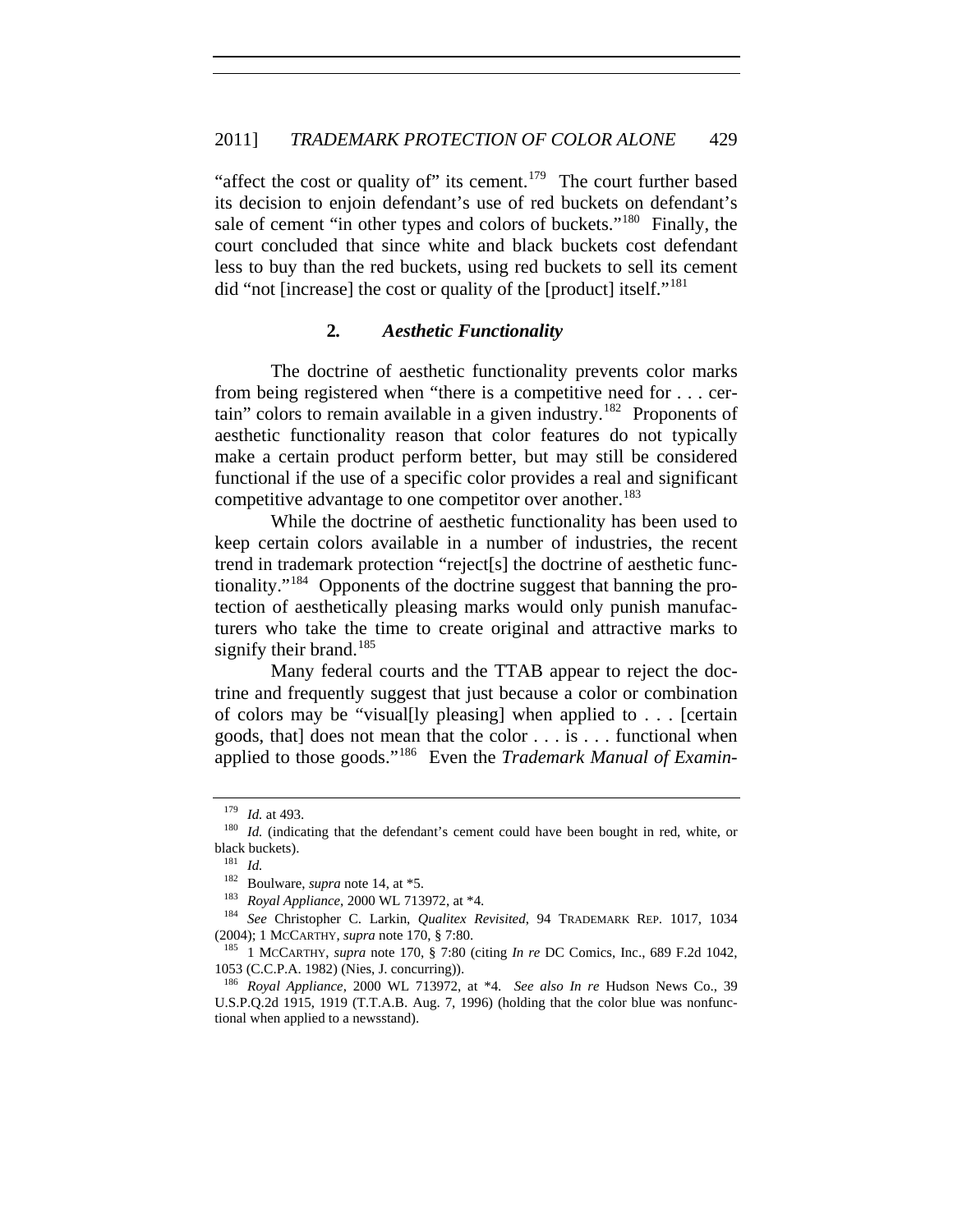*ing Procedure* ("PTO Manual") indicates that the doctrine of aesthetic functionality may be irrelevant today because colors found to be "purely ornamental . . . will result in an ornamentation refusal under §§ 1, 2 and 45, and a determination that the [color] sought to be registered is functional will result in a functionality refusal under  $§ 2(e)(5).$ "<sup>[187](#page-23-0)</sup>

With that said, the doctrine of aesthetic functionality has kept a multitude of colors from being registered in connection with certain goods. For example, in *Brunswick Corp. v. British Seagull Ltd.*,<sup>[188](#page-23-1)</sup> and in *Deere & Co. v. Farmhand, Inc.*,<sup>[189](#page-23-2)</sup> federal courts found that the color black, used for outboard engines, and the color green, used on farm equipment, would provide visual advantages and could not be protected.<sup>[190](#page-23-3)</sup> Additionally, Aromatique, the producer of a "pillowlike shape[d]" bag of potpourri, was unable to protect the colors red and green "because such colors are traditionally used for products re-lating to Christmas," and were deemed aesthetically functional.<sup>[191](#page-23-4)</sup> Furthermore, the TTAB held that the color coral, when applied to safety earplugs, could not be registered as a trademark since coral is similar to the color orange, which is "the color most often used for high visibility, [and was] clearly [chosen] to make safety checks easier and quicker."[192](#page-23-5) Finally, in 1996, the TTAB would not allow an

<span id="page-23-0"></span><sup>&</sup>lt;sup>187</sup> Trademark Manual of Examining Procedure ("TMEP") § 1202.02(a)(iii)(C) (4th ed. 2005). *See also* First Brands Corp. v. Fred Meyer Inc., 809 F.2d 1378, 1381-82 n.3 (9th Cir. 1987) ("[T]he antifreeze packaging industry has a competitive need for the color yellow" because customers respond favorably to yellow and because "some antifreeze sellers select[] a yellow jug because it [forms] the most attractive background for their labels."); Union Carbide Corp. v. Fred Meyer, Inc., 619 F. Supp. 1028, 1033 (D. Or. 1985); *In re* Ferris Corp., 59 U.S.P.Q.2d 1587, 1591 (T.T.A.B. Oct. 6, 2000) (stating that "the applied-for color 'pink' is one of the best . . . 'flesh colors' available for wound dressings[,]" and was therefore denied registration on both the principal and supplemental registers).<br><sup>188</sup> 35 F.3d 1527, 1533 (Fed. Cir. 1994), *cert. denied*, 514 U.S. 1050 (1995).<br><sup>189</sup> 560 F. Supp. 85, 98, 101 (S.D. Iowa 1982). In 2004, the Uni

<span id="page-23-2"></span><span id="page-23-1"></span>for the Southern District of New York held that Deere could not claim exclusive right to the colors green and yellow since the court considered use of these colors to be functional. Deere & Co. v. MTD Holdings, Inc., No. 00 Civ. 5936(LMM), 2004 WL 324890 (S.D.N.Y. 2004). However, Deere & Company was able to successfully registered the colors green and yellow on the principal register in connection with its agricultural machinery in 2010. *See e.g.*, UNITED STATES PATENT AND TRADEMARK OFFICE, http://tess2.uspto.gov/bin/gate.exe?f

<span id="page-23-3"></span><sup>=</sup>searchss&state=4009:f41na k.1.1.<br><sup>190</sup> Brunswick, 35 F.3d at 1533; Deere & Co., 560 F. Supp. at 101.

<span id="page-23-5"></span><span id="page-23-4"></span><sup>&</sup>lt;sup>191</sup> Aromatique, Inc. v. Gold Seal, Inc., 28 F.3d 863, 874 (8th Cir. 1994).<br><sup>192</sup> *In re* Howard S. Leight & Assocs. Inc., 39 U.S.P.Q.2d 1058, 1060 (T.T.A.B. Mar. 22, 1996).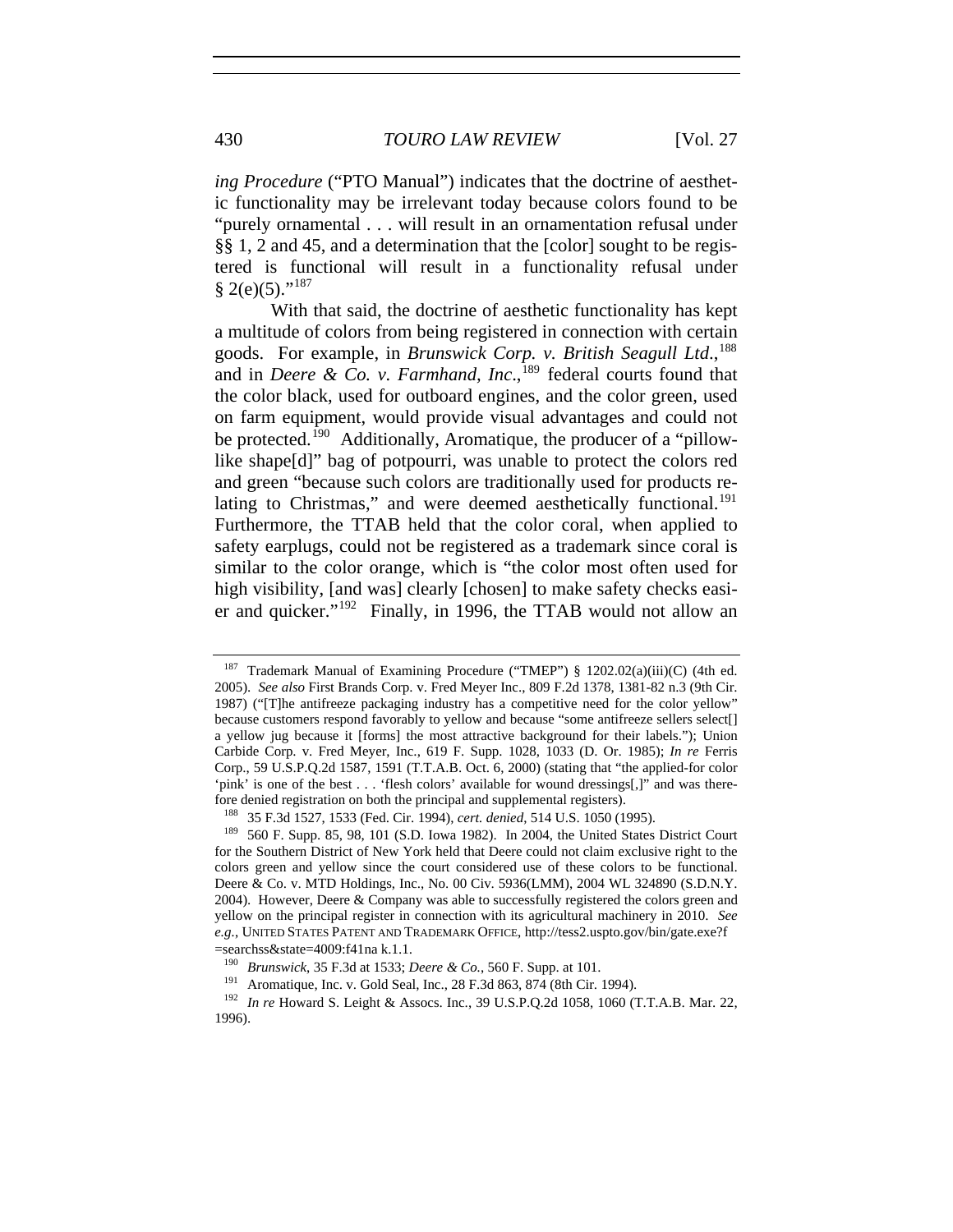applicant to register the colors yellow and orange, when applied to pay phone booths, as these colors made the "booths more noticeable to the public."<sup>[193](#page-24-0)</sup>

# **V. THE PRESENT STATE OF COLOR TRADEMARK REGISTRATION**

Today, a business or individual interested in registering a color mark with the PTO can visit its website, and learn about color ap-plications.<sup>[194](#page-24-1)</sup> The PTO Manual defines a color mark as any "mark[]. . . consist[ing] *solely* of one or more colors used on particular objects."[195](#page-24-2) Furthermore, the PTO explicitly states that color marks "may be used on the entire surface of the goods, on a portion of the goods, or on all or part of the packaging for the goods."[196](#page-24-3) Suffice it to say that color marks may take any form which is not specifically rejected by the PTO Manual.

The PTO Manual approves registration of color alone depend-ing on how the proposed mark is used.<sup>[197](#page-24-4)</sup> Accordingly, it appears that some colors will be protected when used on one product, but not protected when used on another. This is because "[a] color[] takes on the characteristics of the object or surface to which it is applied, and the commercial impression of a color will change accordingly."[198](#page-24-5)

Additionally, the PTO demands "that [i]f the mark includes color, the drawing must show the mark in color."[199](#page-24-6) Therefore, the PTO will deny any application which does not show the drawing of the mark in color since color cannot be effectively communicated

<sup>193</sup> *In re* Orange Commc'ns Inc., 41 U.S.P.Q.2d 1036, 1042 (T.T.A.B. Oct. 30, 1996). 194 *See Chapter 1200: Substantive Examination of Applications*, UNITED STATES PATENT

<span id="page-24-1"></span><span id="page-24-0"></span>AND TRADEMARK OFFICE, http://tess2.uspto.gov/tmdb/tmep/1200.htm#\_T120205 (last visited Aug. 7, 2010).

<sup>195</sup> *Id.* 

<span id="page-24-3"></span><span id="page-24-2"></span><sup>&</sup>lt;sup>196</sup> *Id.* (noting that there are examples of color trademarks, such as the color "purple used on a salad bowl, pink used on the handle of a shovel, or a blue background and a pink circle used on all or part of a product package").<br> $\frac{197}{14}$ 

 $\frac{197}{198}$  *Id.* 

<span id="page-24-5"></span><span id="page-24-4"></span>*Id.* (citing *In re* Thrifty, Inc., 274 F.3d 1349, 1353 (Fed. Cir. 2001) (finding that "a word mark retains its same appearance when used on different objects, but color is not immediately distinguishable as a service mark when used in similar circumstances").

<span id="page-24-6"></span><sup>199</sup> *In re* Peter S. Herrick, P.A., 91 U.S.P.Q.2d 1505, 1511 (T.T.A.B. June 10, 2009) (citation omitted) (internal quotation marks omitted) (denying registration for an applicant who claimed color as a feature of the mark, but submitted a black and white drawing).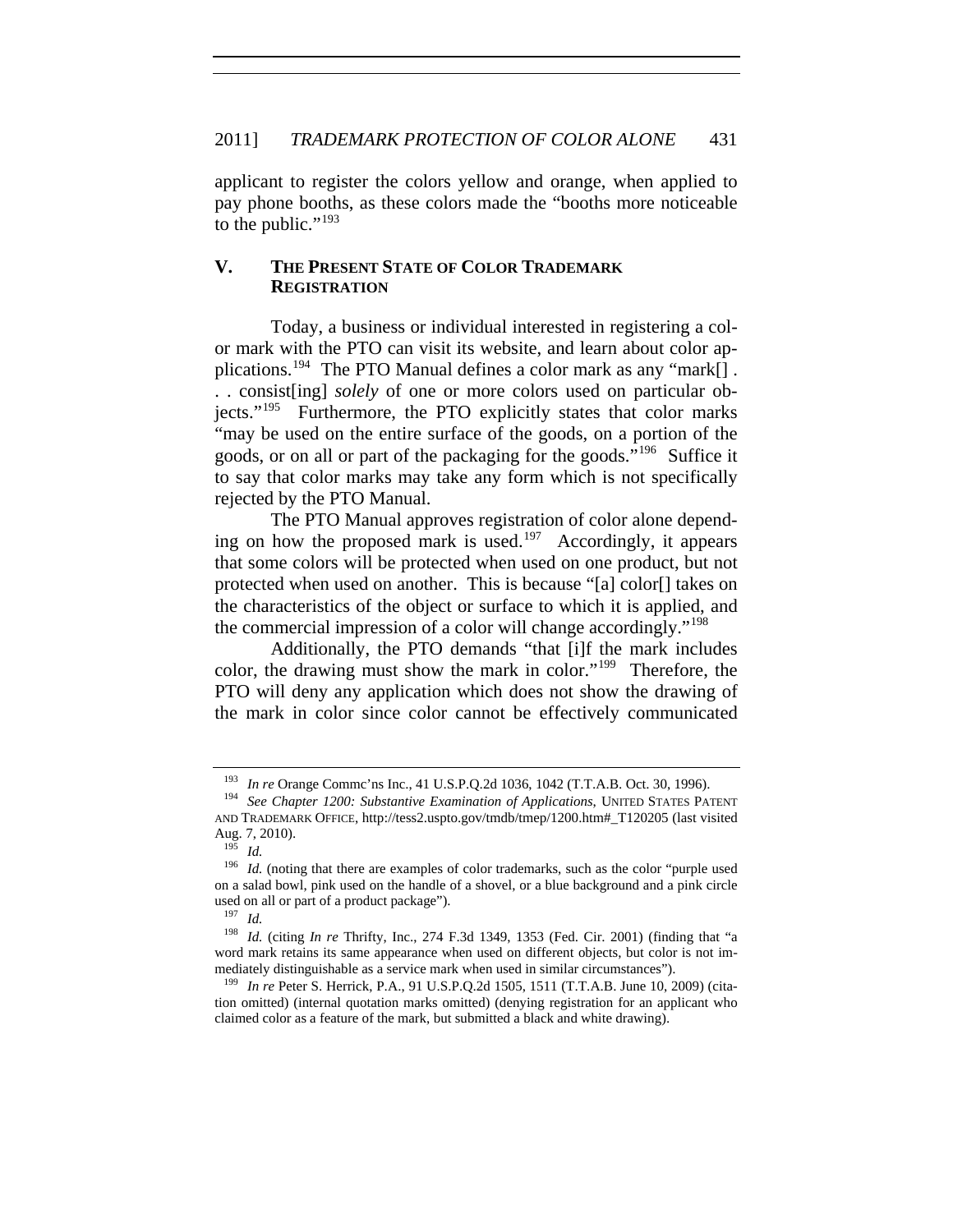through words alone.<sup>[200](#page-25-0)</sup> Moreover, the PTO prevents registration of color marks on the principal register without a showing of "acquired distinctiveness . . . under § 2(f) of the Trademark Act, 15 U.S.C. §  $1052(f)$ ."<sup>[201](#page-25-1)</sup>

Finally, the PTO Manual makes it clear that "color can function as a mark if it is used in the manner of a trademark . . . and if it is perceived by the purchasing public to identify and distinguish the goods."[202](#page-25-2) Thus, "[i]f a color is not functional and is shown to have acquired distinctiveness on or in connection with the applicant's goods or services," the PTO will not deny the color mark registration. $203$ 

## **VI. CONCLUSION**

It is easy to lose track of the principal reasons we choose to protect only certain distinguishing marks in commerce. It makes perfect sense for a manufacturer or producer of goods to want to distinguish its goods from the goods of its competitors, and for the government to want to protect the consuming public by helping them make informed purchasing decisions, while at the same time, discouraging the production of inferior quality goods.[204](#page-25-4) Unfortunately for users of color marks, the current federal trademark law makes it especially difficult to obtain the very benefits our laws have been invented to protect.

By classifying color marks as designations which will not be deemed inherently distinctive, the United States Supreme Court has placed a heavy burden upon users of color marks that wish to enjoy all of the protections offered by registration on the principal register.[205](#page-25-5) In just one sentence, made approximately a decade ago, the Supreme Court essentially mandated that color marks be unquestionably and forever deemed descriptive; incapable of being classified as any other designation, nor as inherently distinctive. As mentioned earlier, even the TTAB, as late as 2008, dismissed a registered owner's suggestion that its color mark be viewed by the TTAB as inhe-

<span id="page-25-1"></span><span id="page-25-0"></span><sup>200</sup> UNITED STATES PATENT AND TRADEMARK OFFICE, *supra* note 194, § 1202.05(d). 201 *Id.* § 1212. 202 *Id.* § 1202.05. 203 *Id.* <sup>204</sup> *See supra* Part II.B. 205 *Wal-Mart*, 529 U.S. at 211.

<span id="page-25-2"></span>

<span id="page-25-4"></span><span id="page-25-3"></span>

<span id="page-25-5"></span>